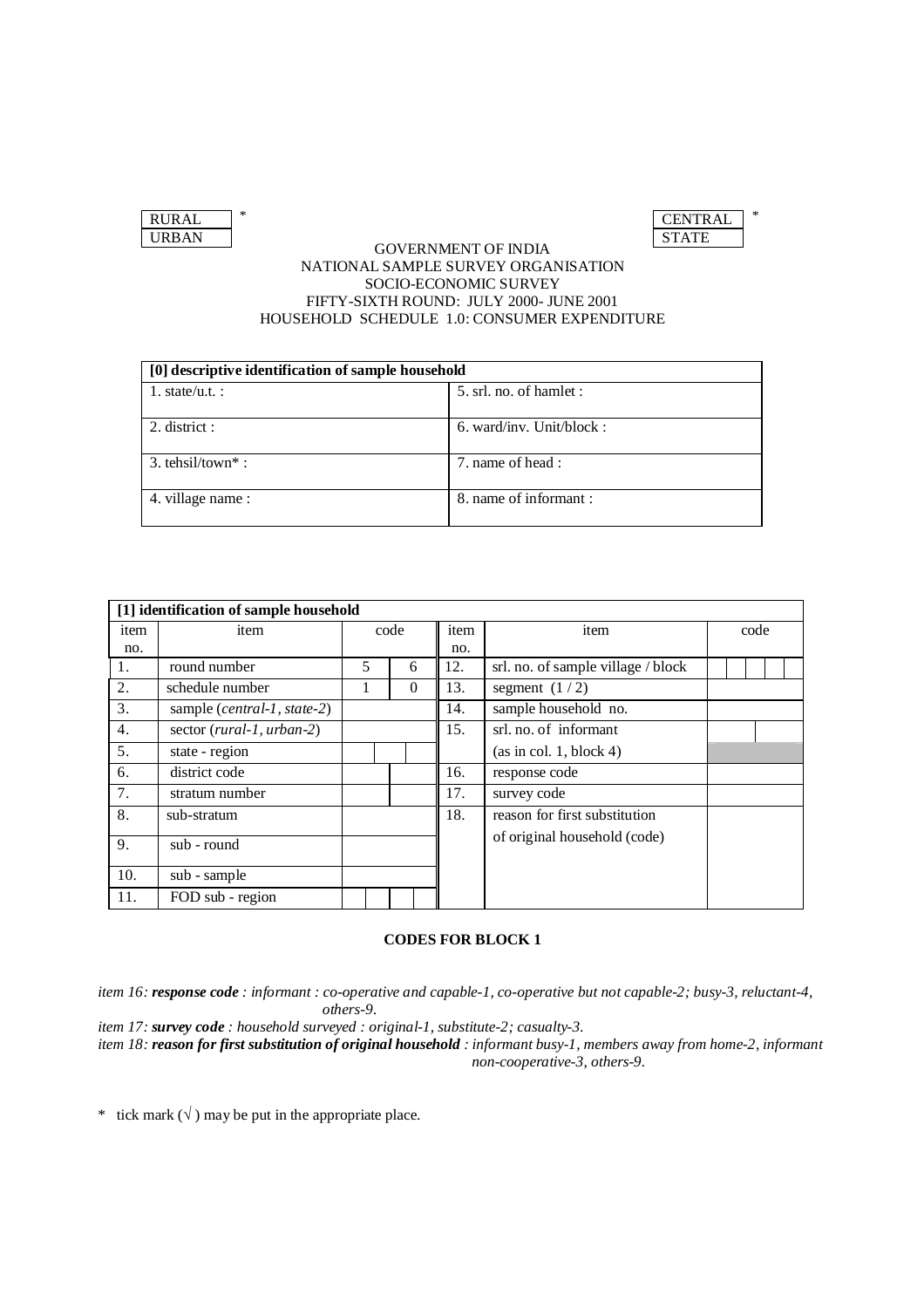|                  | [2] particulars of field operation |    |              |           |    |  |    |           |                             |    |                |  |           |  |    |  |
|------------------|------------------------------------|----|--------------|-----------|----|--|----|-----------|-----------------------------|----|----------------|--|-----------|--|----|--|
| srl. no.         | item                               |    | investigator |           |    |  |    |           | assistant<br>superintendent |    | superintendent |  |           |  |    |  |
| $\left(1\right)$ | (2)                                |    | (3)          |           |    |  |    |           | (4)                         |    | (5)            |  |           |  |    |  |
| 1.               | i) name                            |    |              |           |    |  |    |           |                             |    |                |  |           |  |    |  |
|                  | ii) code                           |    |              |           |    |  |    |           |                             |    |                |  |           |  |    |  |
| $\overline{2}$ . | $date(s)$ of :                     | DD |              | <b>MM</b> | YY |  | DD | <b>MM</b> |                             | YY | DD             |  | <b>MM</b> |  | YY |  |
|                  | (i) survey/inspection              |    |              |           |    |  |    |           |                             |    |                |  |           |  |    |  |
|                  | (ii) receipt                       |    |              |           |    |  |    |           |                             |    |                |  |           |  |    |  |
|                  | (iii) scrutiny                     |    |              |           |    |  |    |           |                             |    |                |  |           |  |    |  |
|                  | (iv) despatch                      |    |              |           |    |  |    |           |                             |    |                |  |           |  |    |  |
| 3.               | no. of addl. sheets attached       |    |              |           |    |  |    |           |                             |    |                |  |           |  |    |  |
| 4.               | total time taken to canvass        |    |              |           |    |  |    |           |                             |    |                |  |           |  |    |  |
|                  | schedule 1.0 (in minutes)          |    |              |           |    |  |    |           |                             |    |                |  |           |  |    |  |
| 5.               | signature                          |    |              |           |    |  |    |           |                             |    |                |  |           |  |    |  |

# **[12] remarks by investigator**

**[13] comments by supervisory officer(s)**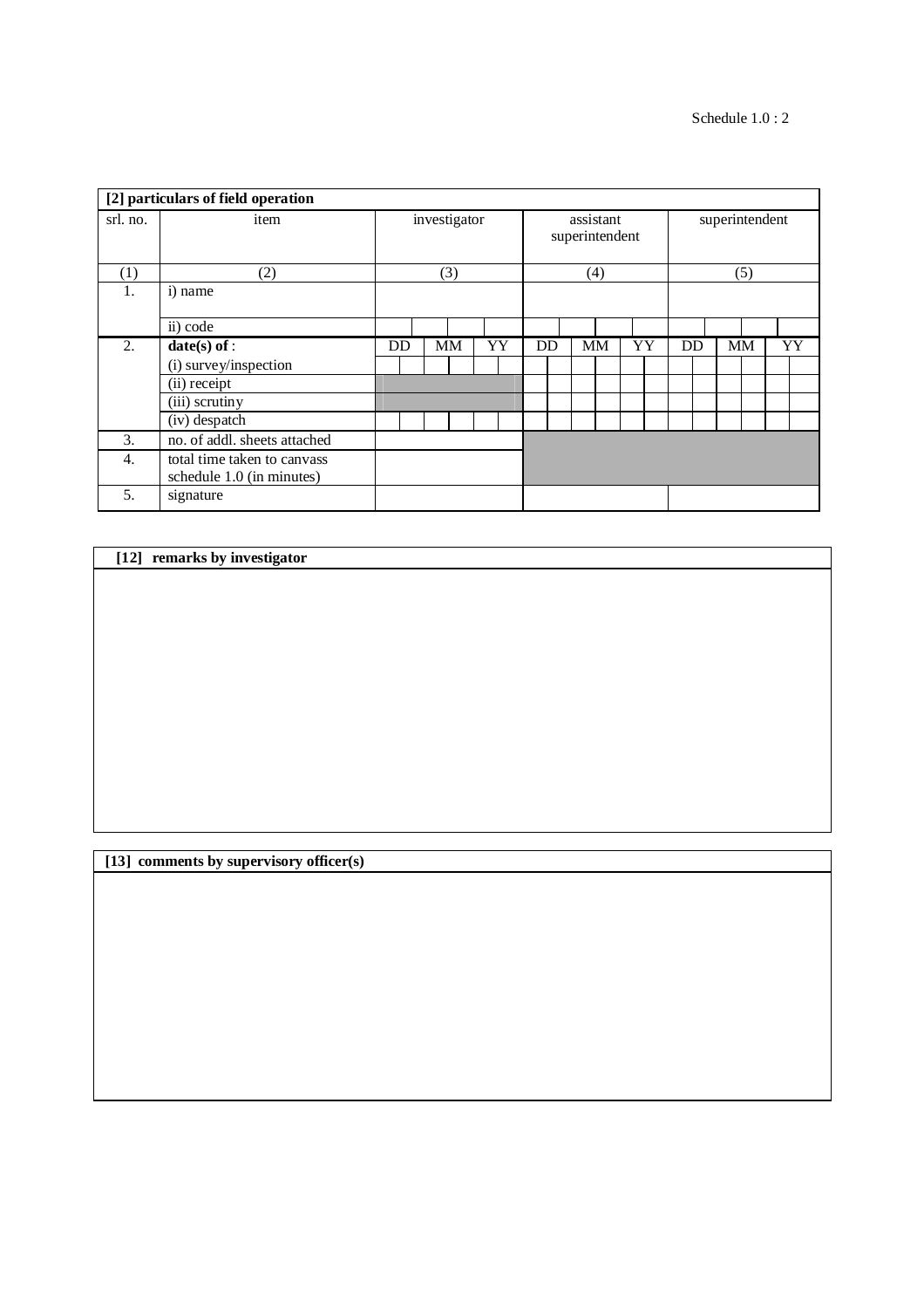| [3] household characteristics           |                 |  |  |                                                                                                                       |                                                                                                                                                            |  |  |  |  |  |  |
|-----------------------------------------|-----------------|--|--|-----------------------------------------------------------------------------------------------------------------------|------------------------------------------------------------------------------------------------------------------------------------------------------------|--|--|--|--|--|--|
| 1. household size                       |                 |  |  | 8. dwelling unit code ( <i>owned <math>-1</math>, hired <math>-2</math>, no</i><br>dwelling unit $-3$ , others $-9$ ) |                                                                                                                                                            |  |  |  |  |  |  |
| 2. principal<br><b>Industry</b>         | description:    |  |  |                                                                                                                       | 9. type of dwelling $\langle \textit{chawl/bustee} - 1, \rangle$<br>independent house $-2$ , flat $-3$ )<br>10. type of structure (katcha-1, semi-pucca-2, |  |  |  |  |  |  |
| (NIC-1998)                              | $code(5-digit)$ |  |  | $pucca-3)$<br>11. covered area (square metre)                                                                         |                                                                                                                                                            |  |  |  |  |  |  |
|                                         |                 |  |  |                                                                                                                       | 12. cooking (code)                                                                                                                                         |  |  |  |  |  |  |
| 3. principal<br>occupation              | description:    |  |  |                                                                                                                       | 13. lighting (code)                                                                                                                                        |  |  |  |  |  |  |
| $(NO-1968)$<br>4. household type (code) | code (3-digit)  |  |  |                                                                                                                       | 14.did any member of household take any<br>meal(s) from outside during the last 30<br>days? (yes $-1$ , no $-2$ )                                          |  |  |  |  |  |  |
| 5. religion (code)                      |                 |  |  |                                                                                                                       | 15. did the household perform any ceremony<br>during the last 30 days? (yes – 1, no – 2)                                                                   |  |  |  |  |  |  |
| 6. social group (code)                  |                 |  |  |                                                                                                                       | 16. did the household purchase any cereal<br>from ration/fair price shop during the last<br>30 days? (yes $-1$ , no $-2$ ).                                |  |  |  |  |  |  |
| 7. land possessed (code)                |                 |  |  |                                                                                                                       | 17. monthly per capita expenditure (Rs.0.00)<br>[item 37, bl. 11]                                                                                          |  |  |  |  |  |  |

#### **CODES FOR BLOCK 3**

*item 4: household type : for rural areas: self-employed in non-agriculture-1, agricultural labour-2, other labour-3, self-employed in agriculture-4, others-9.*

- *for urban areas: self-employed-1, regular wage/salary earning-2, casual labour-3, others-9.*
- *item 5: religion : Hinduism-1, Islam-2, Christianity -3, Sikhism-4, Jainism-5, Buddhism-6, Zoroastrianism-7, others-9.*
- *item 6: social group : scheduled tribe-1, scheduled caste-2, other backward class-3, others-9.*
- *Item 7: land possessed (class intervals in hectares) : less than 0.01 -01, 0.01 to 0.20 - 02, 0.21 to 0.40 -03, 0.41 to 1.0 - 04, 1.01 to 2.00-05, 2.01 to 3.00 -06, 3.01 to 4.00 - 07, 4.01 to 6.00 -08, 6.01 to 8.00 -09, greater than 8.00 -10*
- *item 12: primary source of energy for cooking : coke, coal-01, firewood and chips-02, LPG-03, gobar gas-04, dung cake-05, charcoal-06, kerosene-07, electricity-08, others-09, no cooking arrangement-10.*
- *item 13: primary source of energy for lighting : kerosene-1, other oil -2, gas-3, candle-4, electricity-5, others-6, no lighting arrangement-7.*

# *Note: 1 Acre = 0.4047 hectare*

|    | [10] perception of household regarding sufficiency of food                                                            |  |  |
|----|-----------------------------------------------------------------------------------------------------------------------|--|--|
| 1. | do all members of your household get enough food<br>everyday?                                                         |  |  |
|    | (yes: throughout the year-1, some months of the year $-2$ ;<br>$no-3$                                                 |  |  |
| 2. | if code 2 in item 1, during which calendar months did you/<br>all members of household not have enough food everyday? |  |  |
|    | (applicable month codes may be recorded in the box spaces:<br>Jan-01, Feb-02, Mar-03, Apr-04, May-05, Jun-06, Jul-07, |  |  |
|    | Aug-08, Sep-09, Oct-10, Nov-11, Dec-12)                                                                               |  |  |
| 3. | whether item 1 was actually asked from the informant?<br>$(ves-1, no-2)$                                              |  |  |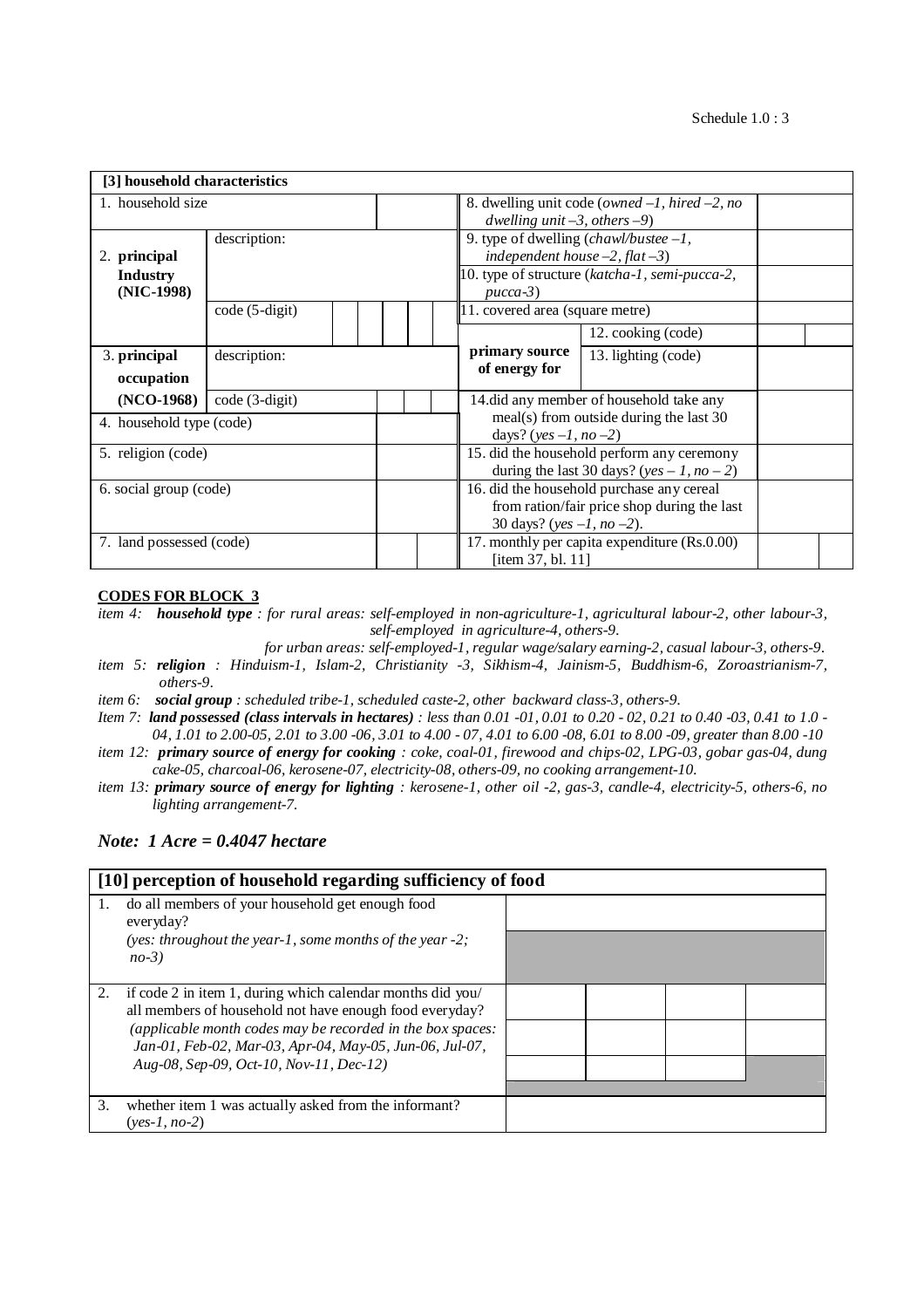|      | [4] demographic and other particulars of household members |                 |            |                  |                  |         |              |                |              |                       |       |                |         |          |           |                                        |      |      |      |
|------|------------------------------------------------------------|-----------------|------------|------------------|------------------|---------|--------------|----------------|--------------|-----------------------|-------|----------------|---------|----------|-----------|----------------------------------------|------|------|------|
| srl. | name of member                                             | rela-           | sex        | age              | mar-             | gen-    |              | usual activity |              |                       |       | current weekly | no. of  | no. of   |           | no. of meals taken during last 30 days |      |      |      |
| no.  |                                                            | tion            | (male (ye- |                  | ital             | eral    |              | principal      |              | subsidiary            |       | activity       | days    | meals    |           | away from home                         |      |      | at   |
|      |                                                            | to              | $-1,$      | ars)             | sta-             | edu-    |              |                |              | (economic)            | stat- | <b>NIC-98</b>  | stayed  | usually  |           | free of cost                           |      | on   | home |
|      |                                                            | head            | fem-       |                  | tus              | ca-     |              | stat NIC-      | stat         | $NIC-$                | us    | code           | away    | taken in | from      | from emplo-                            | oth- | pay- |      |
|      |                                                            | $(co-$          | ale-       |                  | $($ co-          | tion    | us           | 98             | $\,$ us      | 98                    | code  | (2)            | from    | a day    | school,   | yer as                                 | ers  | ment |      |
|      |                                                            | de)             | 2)         |                  | de)              | $($ co- | $_{\rm co-}$ | code           | $_{\rm co-}$ | $\operatorname{code}$ |       | digits)        | home    |          | balw-     | perquisites                            |      |      |      |
|      |                                                            |                 |            |                  |                  | de)     | $\rm de$     | (2)            | $\rm{d}e$    | (2)                   |       |                | during  |          | adi, etc. | or part of                             |      |      |      |
|      |                                                            |                 |            |                  |                  |         |              | dig-           |              | $\rm{dig}$ -          |       |                | last 30 |          |           | wage                                   |      |      |      |
|      |                                                            |                 |            |                  |                  |         |              | its)           |              | its)                  |       |                | days    |          |           |                                        |      |      |      |
| (1)  | $\overline{(2)}$                                           | $\overline{3)}$ | (4)        | $\overline{(5)}$ | $\overline{(6)}$ | (7)     | (8)          | (9)            | (10)         | (11)                  | (12)  | (13)           | (14)    | (15)     | (16)      | (17)                                   | (18) | (19) | (20) |
|      |                                                            |                 |            |                  |                  |         |              |                |              |                       |       |                |         |          |           |                                        |      |      |      |
|      |                                                            |                 |            |                  |                  |         |              |                |              |                       |       |                |         |          |           |                                        |      |      |      |
|      |                                                            |                 |            |                  |                  |         |              |                |              |                       |       |                |         |          |           |                                        |      |      |      |
|      |                                                            |                 |            |                  |                  |         |              |                |              |                       |       |                |         |          |           |                                        |      |      |      |
|      |                                                            |                 |            |                  |                  |         |              |                |              |                       |       |                |         |          |           |                                        |      |      |      |
|      |                                                            |                 |            |                  |                  |         |              |                |              |                       |       |                |         |          |           |                                        |      |      |      |
|      |                                                            |                 |            |                  |                  |         |              |                |              |                       |       |                |         |          |           |                                        |      |      |      |
|      |                                                            |                 |            |                  |                  |         |              |                |              |                       |       |                |         |          |           |                                        |      |      |      |
|      |                                                            |                 |            |                  |                  |         |              |                |              |                       |       |                |         |          |           |                                        |      |      |      |
|      |                                                            |                 |            |                  |                  |         |              |                |              |                       |       |                |         |          |           |                                        |      |      |      |
|      |                                                            |                 |            |                  |                  |         |              |                |              |                       |       |                |         |          |           |                                        |      |      |      |
|      |                                                            |                 |            |                  |                  |         |              |                |              |                       |       |                |         |          |           |                                        |      |      |      |
|      |                                                            |                 |            |                  |                  |         |              |                |              |                       |       |                |         |          |           |                                        |      |      |      |
|      |                                                            |                 |            |                  |                  |         |              |                |              |                       |       |                |         |          |           |                                        |      |      |      |
|      |                                                            |                 |            |                  |                  |         |              |                |              |                       |       |                |         |          |           |                                        |      |      |      |
|      |                                                            |                 |            |                  |                  |         |              |                |              |                       |       |                |         |          |           |                                        |      |      |      |
|      |                                                            |                 |            |                  |                  |         |              |                |              |                       |       |                |         |          |           |                                        |      |      |      |
|      |                                                            |                 |            |                  |                  |         |              |                |              |                       |       |                |         |          |           |                                        |      |      |      |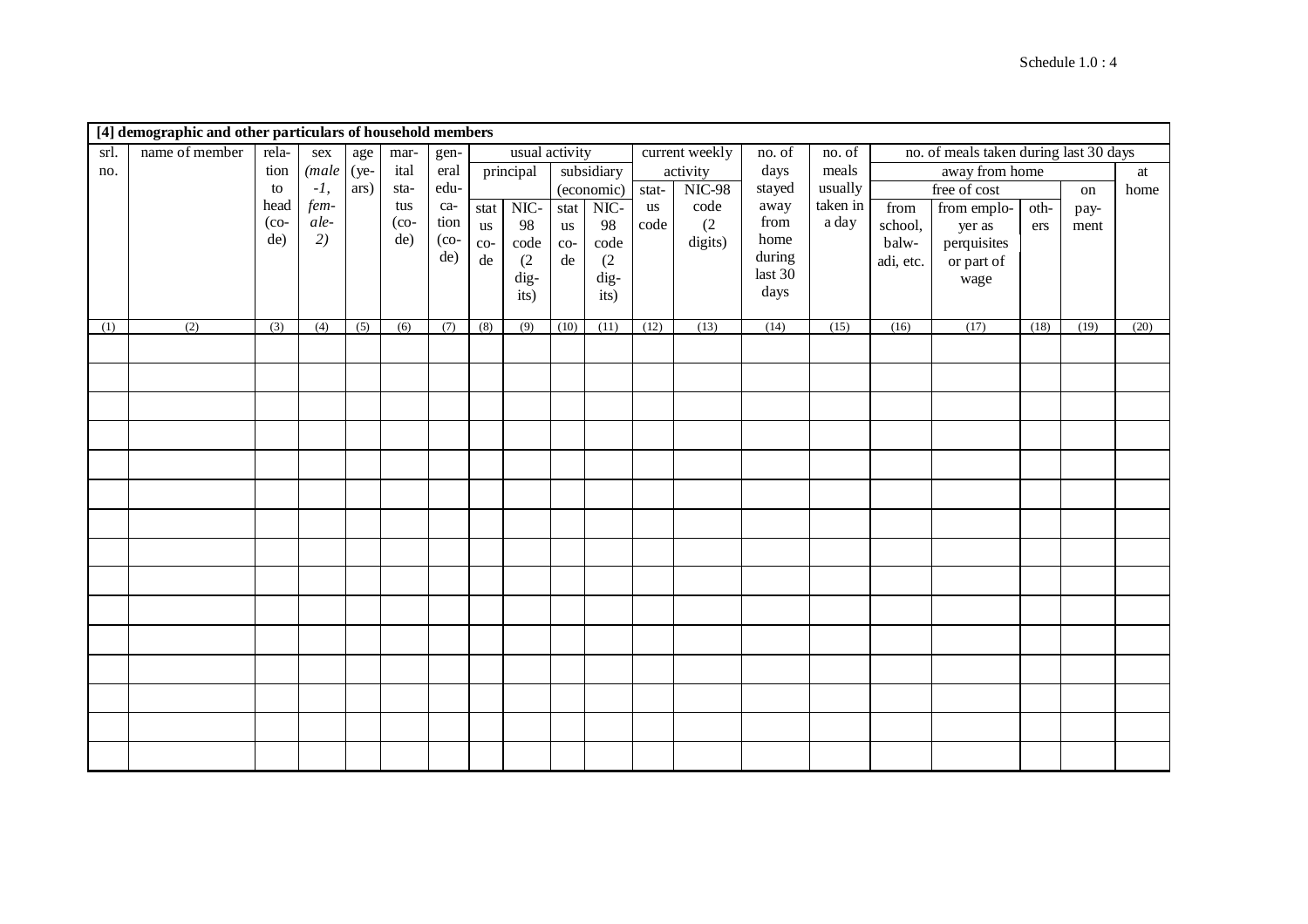# **CODES FOR BLOCK 4**

*Col. (3) : relation to head: self-1, spouse of head-2, married child-3, spouse of married child-4, unmarried child-5, grandchild-6, father/mother/father-in-law/mother-in-law-7, brother/sister/brother-in-law/sister-in-law/other relatives-8, servants/employees/other non-relatives-9.*

*Col.(6) : marital status code: never married – 1, currently married – 2, widowed – 3, divorced/separated – 4*

- *Col. (7) : general education code : not literate –01, literate without formal schooling –02, literate but below primary –03, primary –04, middle –05, secondary –06, higher secondary –07, diploma/certificate course –08, graduate and above -09*
- *Col.(8): status : worked in h.h. enterprise (self-employed) : own account worker -11, employer-12, worked as helper in h.h. enterprise (unpaid family worker)-21, worked as regular salaried/wage employee-31, worked as casual wage labour: in public works-41, in other types of work-51; did not work but was seeking and/or available for work-81, attended educational*  institution-91, attended domestic duties only-92, attended domestic duties and was also engaged in free collection of *goods (vegetables, roots, fire-wood, cattle feed, etc.), sewing, tailoring, weaving, etc. for household use-93, rentiers, pensioner, remittance recipients, etc.-94, not able to work due to disability-95, beggars, prostitutes-96, others-97.*

*Col (9), (11), (13) : NIC-98 code (2 digits): As per NIC 19 98*

- *Col (10) : As per col (8) (only codes 11-51 are applicable here)*
- *Col (12) : all codes of col. (8) and also the following codes: had work in hh enterprise but did not work due to : sickness-61, other reasons-62; had regular salaried/wage employment but did not work due to : sickness-71, other reasons - 72; sought work-81, did not seek but was available for work-82, did not work due to temporary sickness (for casual workers only)-98*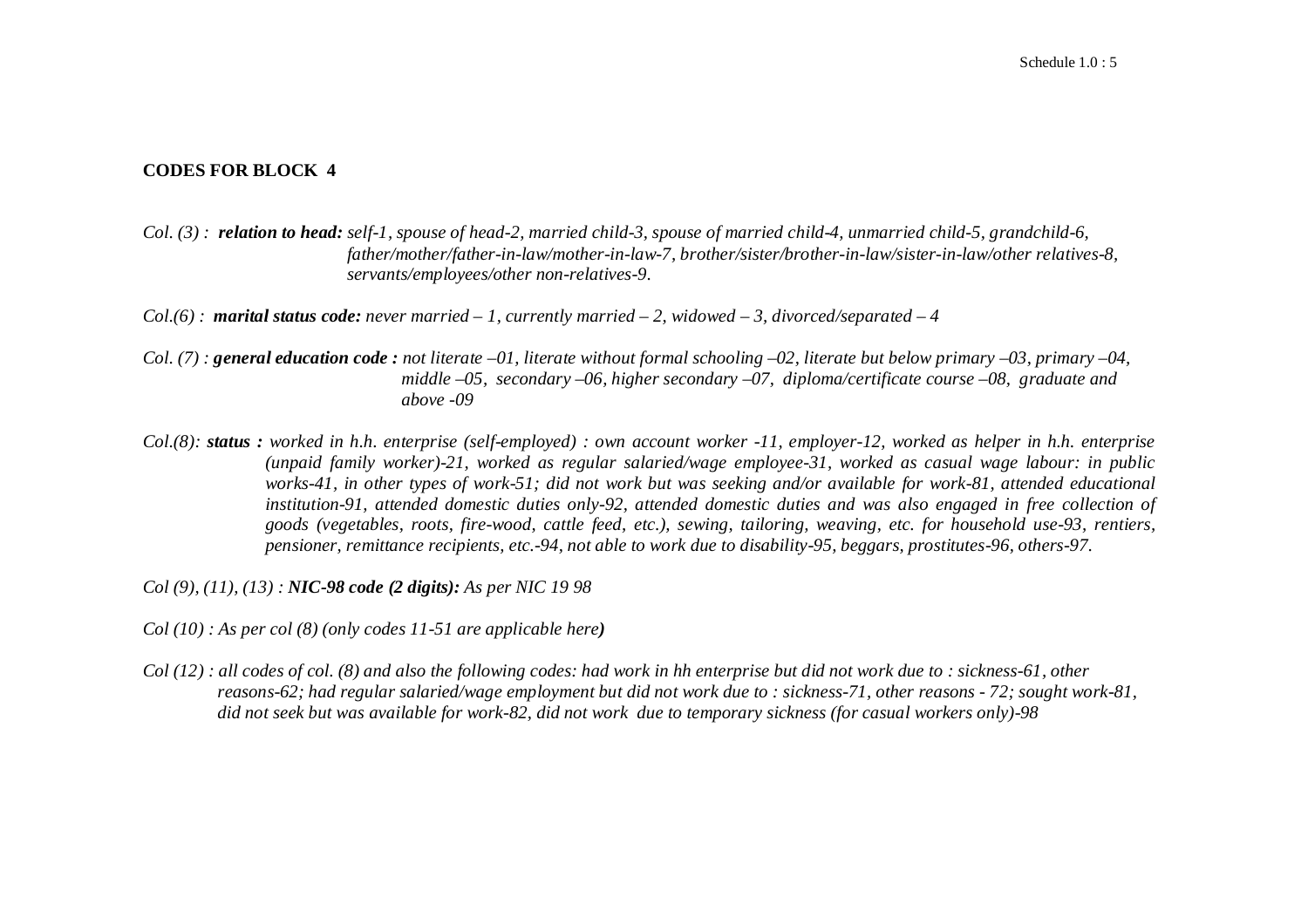|                  | [5] consumption of food, pan, tobacco and intoxicants during the last 30 days ended on |                     |  |                    |  |                       |  |  |  |  |  |
|------------------|----------------------------------------------------------------------------------------|---------------------|--|--------------------|--|-----------------------|--|--|--|--|--|
| code             | item                                                                                   | quantity*<br>(0.00) |  | value<br>(Rs 0.00) |  | source<br>$code^{\$}$ |  |  |  |  |  |
| (1)              | (2)                                                                                    | (3)                 |  | (4)                |  | (5)                   |  |  |  |  |  |
| $\overline{101}$ | $rice - P.D.S.$                                                                        |                     |  |                    |  | $\mathbf{1}$          |  |  |  |  |  |
| 102              | rice - other sources                                                                   |                     |  |                    |  |                       |  |  |  |  |  |
| 103              | chira                                                                                  |                     |  |                    |  |                       |  |  |  |  |  |
| 104              | khoi, lawa                                                                             |                     |  |                    |  |                       |  |  |  |  |  |
| $\overline{105}$ | muri                                                                                   |                     |  |                    |  |                       |  |  |  |  |  |
| 106              | other rice products                                                                    |                     |  |                    |  |                       |  |  |  |  |  |
| 107              | wheat/atta $-$ P.D.S.                                                                  |                     |  |                    |  | 1                     |  |  |  |  |  |
| 108              | wheat/atta - other sources                                                             |                     |  |                    |  |                       |  |  |  |  |  |
| 110              | maida                                                                                  |                     |  |                    |  |                       |  |  |  |  |  |
| 111              | suji, rawa                                                                             |                     |  |                    |  |                       |  |  |  |  |  |
| $\overline{112}$ | sewai, noodles                                                                         |                     |  |                    |  |                       |  |  |  |  |  |
| 113              | bread (bakery)                                                                         |                     |  |                    |  |                       |  |  |  |  |  |
| 114              | other wheat products                                                                   |                     |  |                    |  |                       |  |  |  |  |  |
| 115              | jowar & products                                                                       |                     |  |                    |  |                       |  |  |  |  |  |
| 116              | bajra & products                                                                       |                     |  |                    |  |                       |  |  |  |  |  |
| $\overline{117}$ | maize & products                                                                       |                     |  |                    |  |                       |  |  |  |  |  |
| 118              | barley & products                                                                      |                     |  |                    |  |                       |  |  |  |  |  |
| 120              | small millets & products                                                               |                     |  |                    |  |                       |  |  |  |  |  |
| 121              | ragi & products                                                                        |                     |  |                    |  |                       |  |  |  |  |  |
| 129              | cereal: s.t. (101-121)                                                                 |                     |  |                    |  |                       |  |  |  |  |  |
|                  |                                                                                        |                     |  |                    |  |                       |  |  |  |  |  |
| 139              | cereal substitutes (tapioca,<br>jackfruit seed etc.)                                   |                     |  |                    |  |                       |  |  |  |  |  |
|                  |                                                                                        |                     |  |                    |  |                       |  |  |  |  |  |
| 140              | arhar (tur)                                                                            |                     |  |                    |  |                       |  |  |  |  |  |
| 141              | gram (split)                                                                           |                     |  |                    |  |                       |  |  |  |  |  |
| $\overline{142}$ | gram (whole)                                                                           |                     |  |                    |  |                       |  |  |  |  |  |
| 143              | Moong                                                                                  |                     |  |                    |  |                       |  |  |  |  |  |
| 144              | Masur                                                                                  |                     |  |                    |  |                       |  |  |  |  |  |
| $\overline{145}$ | Urd                                                                                    |                     |  |                    |  |                       |  |  |  |  |  |
| 146              | Peas                                                                                   |                     |  |                    |  |                       |  |  |  |  |  |
| 147              | soyabean                                                                               |                     |  |                    |  |                       |  |  |  |  |  |
| 148              | Khesari                                                                                |                     |  |                    |  |                       |  |  |  |  |  |
| $\overline{150}$ | other pulses                                                                           |                     |  |                    |  |                       |  |  |  |  |  |
| 151              | gram products                                                                          |                     |  |                    |  |                       |  |  |  |  |  |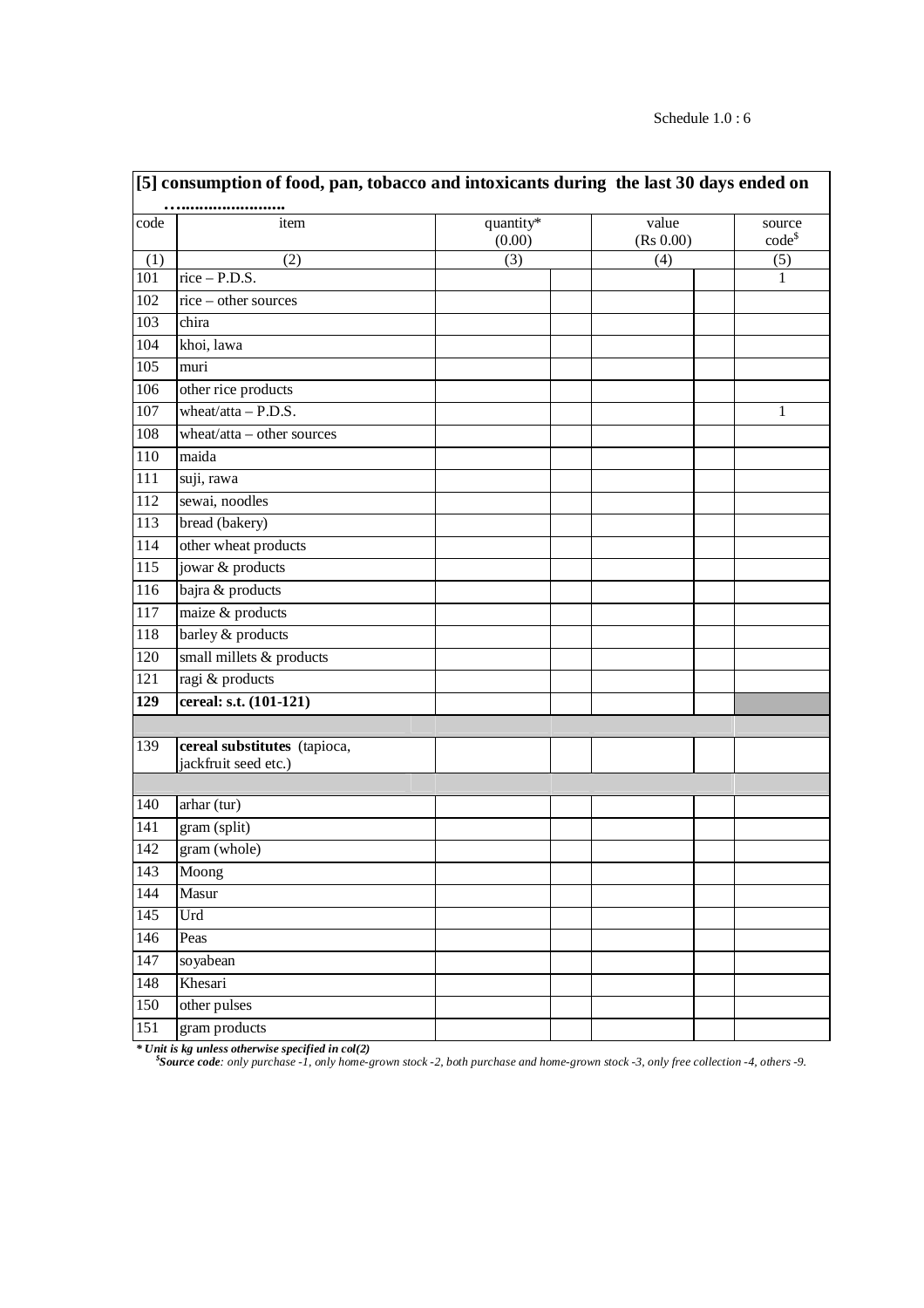|                  | 5] consumption of food, pan, tobacco and intoxicants during the last 30 days ended on |                     |    |                    |                       |
|------------------|---------------------------------------------------------------------------------------|---------------------|----|--------------------|-----------------------|
| code             | <br>item                                                                              | quantity*<br>(0.00) |    | value<br>(Rs 0.00) | source<br>$code^{\$}$ |
| (1)              | (2)                                                                                   | (3)                 |    | (4)                | (5)                   |
| 152              | besan                                                                                 |                     |    |                    |                       |
| 153              | other pulse products                                                                  |                     |    |                    |                       |
| 159              | pulses & pulse products: s.t. (140-153)                                               |                     |    |                    |                       |
|                  |                                                                                       |                     |    |                    |                       |
| 160              | milk: liquid (litre)                                                                  |                     |    |                    |                       |
| 161              | baby food                                                                             |                     |    |                    |                       |
| 162              | milk : condensed/powder                                                               |                     |    |                    |                       |
| $\overline{163}$ | curd                                                                                  |                     |    |                    |                       |
| 164              | ghee                                                                                  |                     |    |                    |                       |
| $\overline{165}$ | butter                                                                                |                     |    |                    |                       |
| 166              | ice-cream                                                                             |                     |    |                    |                       |
| 167              | other milk products                                                                   |                     |    |                    |                       |
| 169              | milk & milk products: s.t. (160-167)                                                  |                     |    |                    |                       |
|                  |                                                                                       |                     |    |                    |                       |
| 170              | vanaspati, margarine                                                                  |                     |    |                    |                       |
| $\overline{171}$ | mustard oil                                                                           |                     |    |                    |                       |
| 172              | groundnut oil                                                                         |                     |    |                    |                       |
| 173              | coconut oil                                                                           |                     |    |                    |                       |
| 174              | edible oil (others)                                                                   |                     |    |                    |                       |
| 179              | edible oil: s.t. (170-174)                                                            |                     |    |                    |                       |
|                  |                                                                                       |                     |    |                    |                       |
| 180              | eggs (no.)                                                                            |                     | 00 |                    |                       |
| 181              | fish, prawn                                                                           |                     |    |                    |                       |
| 182              | goat meat/mutton                                                                      |                     |    |                    |                       |
| 183              | beef/ buffalo meat                                                                    |                     |    |                    |                       |
| 184              | pork                                                                                  |                     |    |                    |                       |
| 185              | chicken                                                                               |                     |    |                    |                       |
| 186              | others (birds, crab, oyster, tortoise, etc.)                                          |                     |    |                    |                       |
| 189              | egg, fish & meat:                                                                     |                     |    |                    |                       |
|                  | s.t. (180-186)                                                                        |                     |    |                    |                       |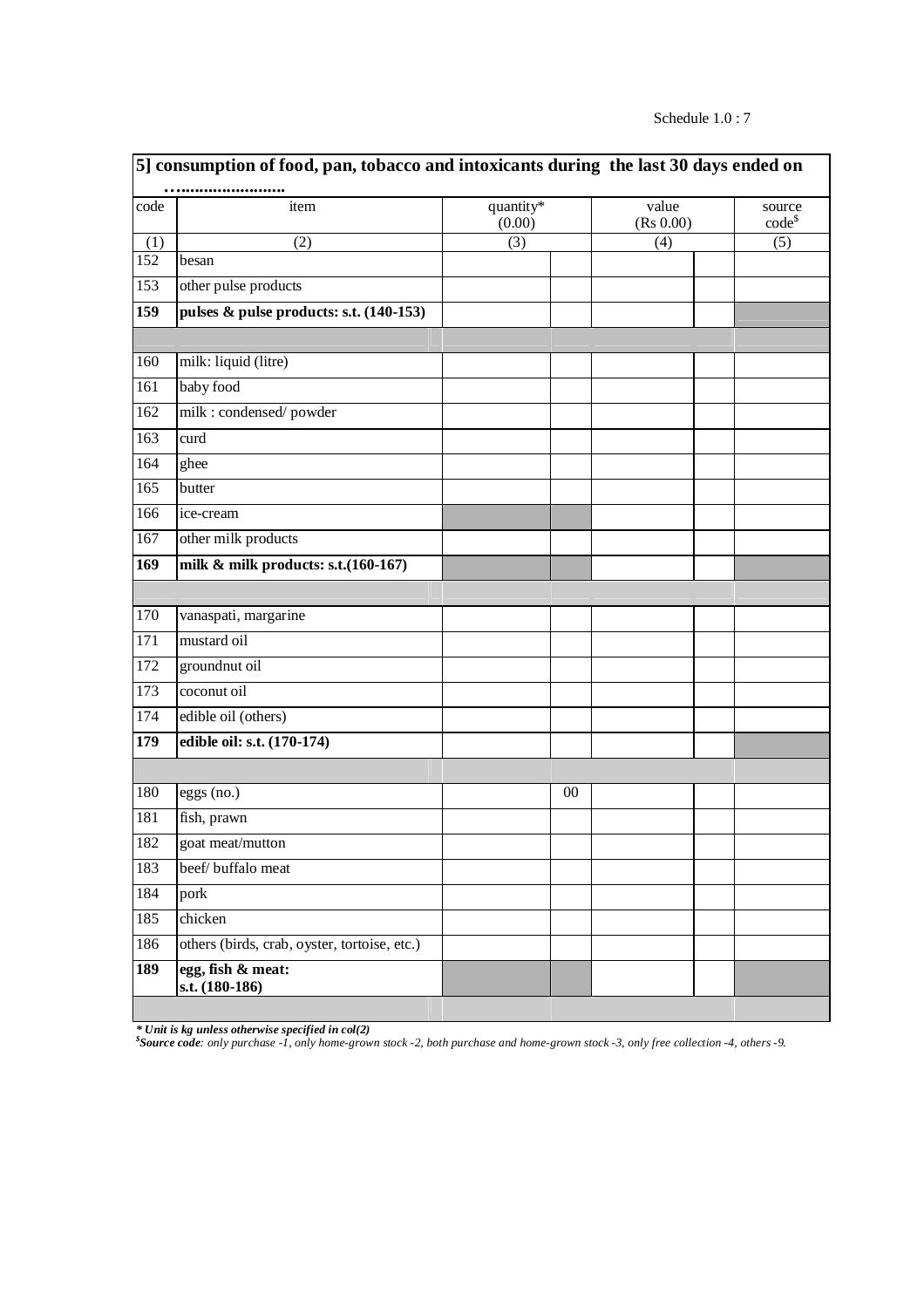|                  | 5] consumption of food, pan, tobacco and intoxicants during the last 30 days ended on |                     |        |                    |                       |  |  |  |  |  |  |
|------------------|---------------------------------------------------------------------------------------|---------------------|--------|--------------------|-----------------------|--|--|--|--|--|--|
| code             | Item                                                                                  | quantity*<br>(0.00) |        | value<br>(Rs 0.00) | source<br>$code^{\$}$ |  |  |  |  |  |  |
| (1)              | (2)                                                                                   | (3)                 |        | (4)                | (5)                   |  |  |  |  |  |  |
| 190              | potato                                                                                |                     |        |                    |                       |  |  |  |  |  |  |
| 191              | onion                                                                                 |                     |        |                    |                       |  |  |  |  |  |  |
| 192              | radish                                                                                |                     |        |                    |                       |  |  |  |  |  |  |
| 193              | carrot                                                                                |                     |        |                    |                       |  |  |  |  |  |  |
| 194              | turnip                                                                                |                     |        |                    |                       |  |  |  |  |  |  |
| 195              | beet                                                                                  |                     |        |                    |                       |  |  |  |  |  |  |
| 196              | sweet potato                                                                          |                     |        |                    |                       |  |  |  |  |  |  |
| 197              | arum                                                                                  |                     |        |                    |                       |  |  |  |  |  |  |
| 198              | pumpkin                                                                               |                     |        |                    |                       |  |  |  |  |  |  |
| 200              | gourd                                                                                 |                     |        |                    |                       |  |  |  |  |  |  |
| 201              | bitter gourd                                                                          |                     |        |                    |                       |  |  |  |  |  |  |
| 202              | cucumber                                                                              |                     |        |                    |                       |  |  |  |  |  |  |
| 203              | parwal / patal                                                                        |                     |        |                    |                       |  |  |  |  |  |  |
| 204              | jhinga / torai                                                                        |                     |        |                    |                       |  |  |  |  |  |  |
| 205              | snake gourd                                                                           |                     |        |                    |                       |  |  |  |  |  |  |
| 206              | papaya (green)                                                                        |                     |        |                    |                       |  |  |  |  |  |  |
| 207              | cauliflower                                                                           |                     |        |                    |                       |  |  |  |  |  |  |
| 208              | cabbage                                                                               |                     |        |                    |                       |  |  |  |  |  |  |
| $\overline{210}$ | brinjal                                                                               |                     |        |                    |                       |  |  |  |  |  |  |
| $\overline{211}$ | lady's finger                                                                         |                     |        |                    |                       |  |  |  |  |  |  |
| 212              | palak/other leafy vegetables                                                          |                     |        |                    |                       |  |  |  |  |  |  |
| 213              | french beans and barbati                                                              |                     |        |                    |                       |  |  |  |  |  |  |
| 214              | tomato                                                                                |                     |        |                    |                       |  |  |  |  |  |  |
| 215              | peas                                                                                  |                     |        |                    |                       |  |  |  |  |  |  |
| $\overline{216}$ | chillis (green)                                                                       |                     |        |                    |                       |  |  |  |  |  |  |
| 217              | capsicum                                                                              |                     |        |                    |                       |  |  |  |  |  |  |
| 218              | plantain (green)                                                                      |                     |        |                    |                       |  |  |  |  |  |  |
| 220              | jackfruit (green)                                                                     |                     |        |                    |                       |  |  |  |  |  |  |
| 221              | $lemon$ (no.)                                                                         |                     | $00\,$ |                    |                       |  |  |  |  |  |  |
| 222              | other vegetables                                                                      |                     |        |                    |                       |  |  |  |  |  |  |
| 229              | vegetables: s.t. (190-222)                                                            |                     |        |                    |                       |  |  |  |  |  |  |
|                  |                                                                                       |                     |        |                    |                       |  |  |  |  |  |  |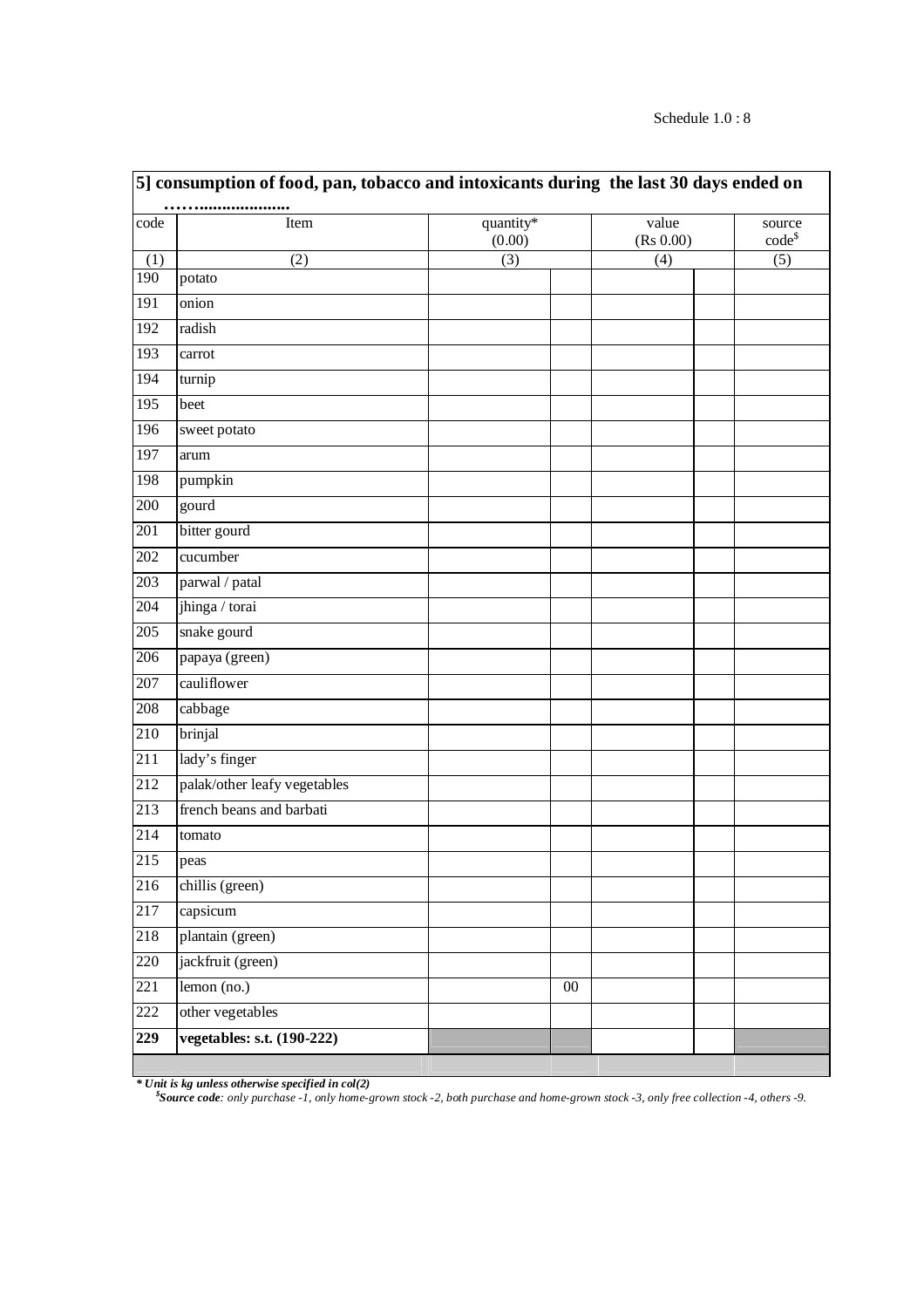### Schedule 1.0 : 9

|                  | 5] consumption of food, pan, tobacco and intoxicants during the last 30 days ended on |                     |        |                    |                       |
|------------------|---------------------------------------------------------------------------------------|---------------------|--------|--------------------|-----------------------|
| code             | item                                                                                  | quantity*<br>(0.00) |        | value<br>(Rs 0.00) | source<br>$code^{\$}$ |
| (1)              | (2)                                                                                   | (3)                 |        | (4)                | (5)                   |
| 230              | banana (no.)                                                                          |                     | $00\,$ |                    |                       |
| 231              | jackfruit                                                                             |                     |        |                    |                       |
| $\overline{232}$ | watermelon                                                                            |                     |        |                    |                       |
| 233              | Pineapple(no.)                                                                        |                     | 00     |                    |                       |
| 234              | coconut (no.)                                                                         |                     | $00\,$ |                    |                       |
| 235              | guava                                                                                 |                     |        |                    |                       |
| 236              | singara                                                                               |                     |        |                    |                       |
| 237              | orange, mausami (no.)                                                                 |                     | $00\,$ |                    |                       |
| 238              | papaya                                                                                |                     |        |                    |                       |
| 240              | mango                                                                                 |                     |        |                    |                       |
| $\overline{241}$ | kharbooza                                                                             |                     |        |                    |                       |
| 242              | pears (naspati)                                                                       |                     |        |                    |                       |
| $\overline{243}$ | berries                                                                               |                     |        |                    |                       |
| 244              | leechi                                                                                |                     |        |                    |                       |
| $\overline{245}$ | apple                                                                                 |                     |        |                    |                       |
| 246              | grapes                                                                                |                     |        |                    |                       |
| 247              | other fresh fruits                                                                    |                     |        |                    |                       |
| 249              | fruits (fresh) : s.t. (230-247)                                                       |                     |        |                    |                       |
|                  |                                                                                       |                     |        |                    |                       |
| 250              | coconut (copra)                                                                       |                     |        |                    |                       |
| 251              | groundnut                                                                             |                     |        |                    |                       |
| 252              | dates                                                                                 |                     |        |                    |                       |
| $\overline{253}$ | $\overline{\text{cash}}$                                                              |                     |        |                    |                       |
| 254              | walnut                                                                                |                     |        |                    |                       |
| 255              | other nuts                                                                            |                     |        |                    |                       |
| 256              | raisin (kishmish, monacca, etc.)                                                      |                     |        |                    |                       |
| 257              | other dry fruits                                                                      |                     |        |                    |                       |
| 259              | fruits $(dry) : s.t. (250-257)$                                                       |                     |        |                    |                       |
|                  |                                                                                       |                     |        |                    |                       |
| 260              | sugar - P.D.S.                                                                        |                     |        |                    | 1                     |
| 261              | sugar - other sources                                                                 |                     |        |                    |                       |
| 262              | gur                                                                                   |                     |        |                    |                       |
| 263              | candy (misri)                                                                         |                     |        |                    |                       |
| 264              | honey                                                                                 |                     |        |                    |                       |
| 269              | sugar: s.t. (260-264)                                                                 |                     |        |                    |                       |
|                  |                                                                                       |                     |        |                    |                       |
| 279              | salt                                                                                  |                     |        |                    |                       |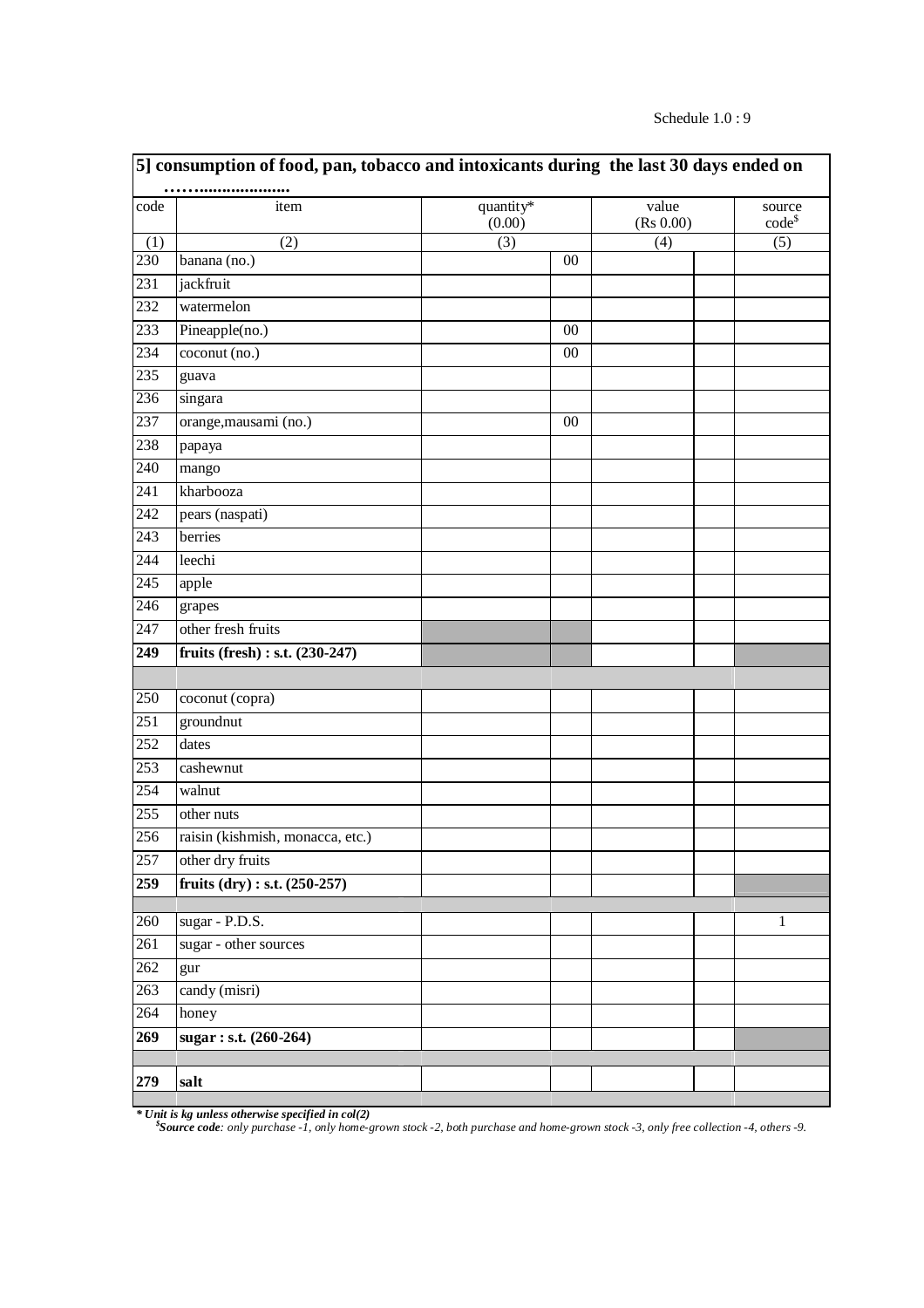| Schedule $1.0:10$ |
|-------------------|
|-------------------|

|                  | 5] consumption of food, pan, tobacco and intoxicants during the last 30 days ended on |                     |                    |                       |  |
|------------------|---------------------------------------------------------------------------------------|---------------------|--------------------|-----------------------|--|
| code             | item                                                                                  | quantity*<br>(0.00) | value<br>(Rs 0.00) | source<br>$code^{\$}$ |  |
| (1)              | (2)                                                                                   | (3)                 | (4)                | (5)                   |  |
| 280              | turmeric (gm)                                                                         | $00\,$              |                    |                       |  |
| 281              | black pepper (gm)                                                                     | 00                  |                    |                       |  |
| 282              | dry chillies(gm)                                                                      | 00                  |                    |                       |  |
| 283              | $\overline{garlic(gm)}$                                                               | 00                  |                    |                       |  |
| 284              | tamarind (gm)                                                                         | $00\,$              |                    |                       |  |
| 285              | ginger (gm)                                                                           | 00                  |                    |                       |  |
| 286              | curry powder (gm)                                                                     | $00\,$              |                    |                       |  |
| 287              | oilseeds (gm)                                                                         | $00\,$              |                    |                       |  |
| 288              | other spices (gm)                                                                     | $00\,$              |                    |                       |  |
| 289              | spices: s.t. (280-288)                                                                | $00\,$              |                    |                       |  |
|                  |                                                                                       |                     |                    |                       |  |
| 290              | tea : cups (no.)                                                                      |                     |                    |                       |  |
| $\overline{291}$ | tea : leaf $(gm)$                                                                     | 00                  |                    |                       |  |
| 292              | coffee : cups (no.)                                                                   | $00\,$              |                    |                       |  |
| 293              | coffee: powder (gm)                                                                   | $00\,$              |                    |                       |  |
| 294              | ice                                                                                   |                     |                    | $\mathbf{1}$          |  |
| 295              | cold beverages: bottled/canned (no.)                                                  | $00\,$              |                    |                       |  |
| $\frac{296}{ }$  | fruit juice and shake (glass)                                                         | 00                  |                    |                       |  |
| 297              | coconut: green (no.)                                                                  | $00\,$              |                    |                       |  |
| 298              | other beverages (cocoa, etc.)                                                         |                     |                    |                       |  |
| 300              | biscuits                                                                              |                     |                    |                       |  |
| $\overline{301}$ | salted refreshments                                                                   |                     |                    |                       |  |
| 302              | prepared sweets                                                                       |                     |                    |                       |  |
| $\overline{303}$ | cooked meals (no.)                                                                    | $00\,$              |                    |                       |  |
| 304              | cake, pastry                                                                          |                     |                    |                       |  |
| 305              | pickles (gm)                                                                          | $00\,$              |                    |                       |  |
| $\overline{306}$ | sauce $(gm)$                                                                          | $00\,$              |                    |                       |  |
| 307              | jam, jelly (gm)                                                                       | $00\,$              |                    |                       |  |
| 308              | other processed food                                                                  |                     |                    |                       |  |
| 309              | beverages, etc.: s.t. (290-308)                                                       |                     |                    |                       |  |
|                  |                                                                                       |                     |                    |                       |  |
| 310              | pan : leaf (no.)                                                                      | $00\,$              |                    |                       |  |
| 311              | pan : finished (no.)                                                                  | $00\,$              |                    |                       |  |
| 312              | supari (gm)                                                                           | $00\,$              |                    |                       |  |
| $\overline{313}$ | lime (gm)                                                                             | $00\,$              |                    |                       |  |
| $\overline{314}$ | katha (gm)                                                                            | $00\,$              |                    |                       |  |
|                  |                                                                                       |                     |                    |                       |  |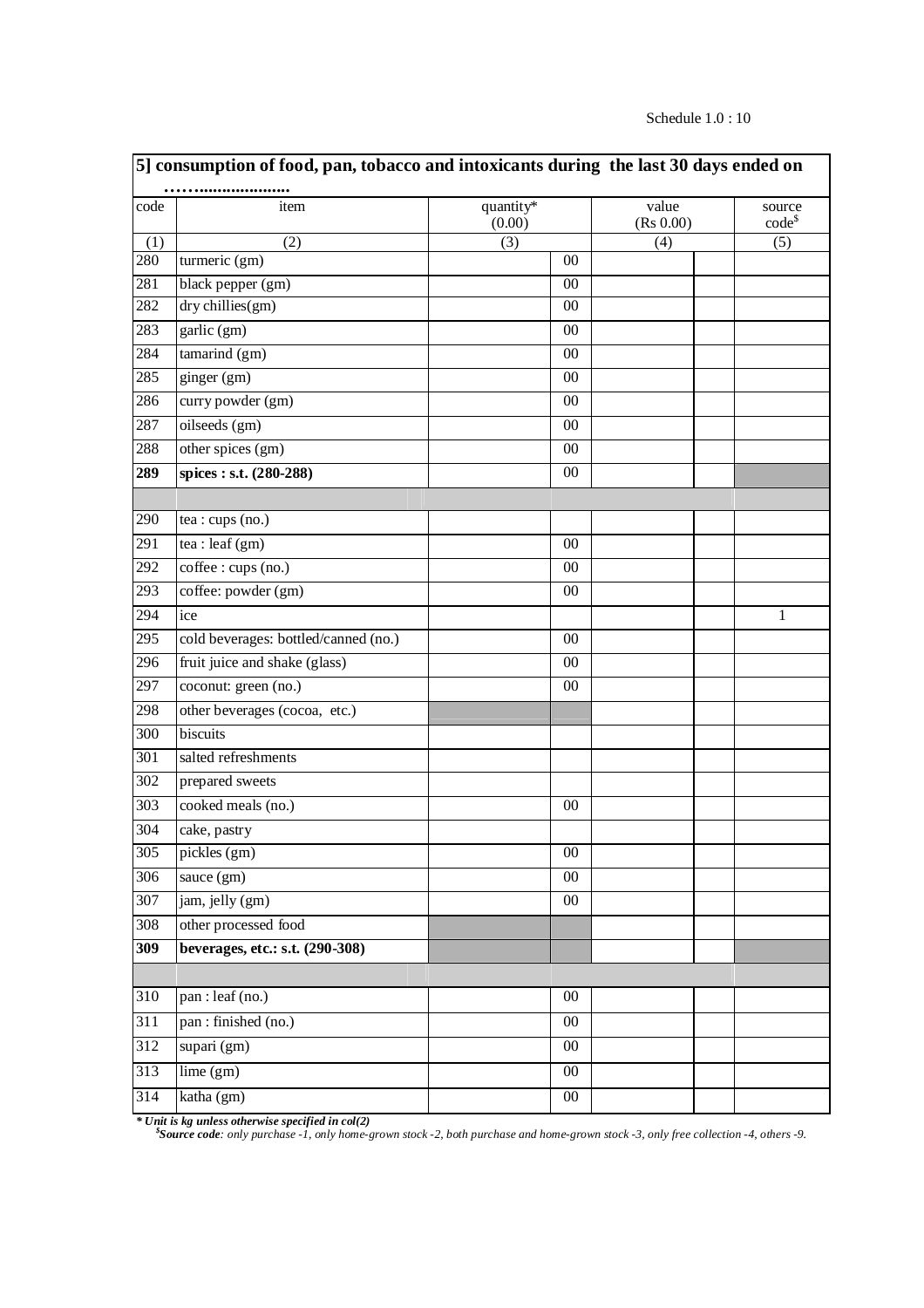| code             | item                                     | quantity*<br>(0.00) |                | value<br>(Rs 0.00) |  | source<br>$code^s$ |  |
|------------------|------------------------------------------|---------------------|----------------|--------------------|--|--------------------|--|
| (1)              | (2)                                      | (3)                 |                | (4)                |  | (5)                |  |
| $\overline{315}$ | other ingredients for pan (gm)           |                     | $00\,$         |                    |  |                    |  |
| $\overline{319}$ | pan: s.t. (310-315)                      |                     |                |                    |  |                    |  |
| 320              | bidi (no.)                               |                     | 0 <sup>0</sup> |                    |  |                    |  |
| $\overline{321}$ | cigarettes (no.)                         |                     | $00\,$         |                    |  |                    |  |
| 322              | leaf tobacco                             |                     |                |                    |  |                    |  |
| 323              | snuff(gm)                                |                     | $00\,$         |                    |  |                    |  |
| 324              | hookah tobacco                           |                     |                |                    |  |                    |  |
| $\frac{1}{325}$  | cheroot (no.)                            |                     | 00             |                    |  |                    |  |
| $\frac{1}{326}$  | zarda, kimam, surti (gm)                 |                     | 00             |                    |  |                    |  |
| 327              | other tobacco products (gm)              |                     | 00             |                    |  |                    |  |
| 329              | tobacco: s.t. (320-327)                  |                     |                |                    |  |                    |  |
|                  |                                          |                     |                |                    |  |                    |  |
| 330              | ganja (gm)                               |                     | $00\,$         |                    |  |                    |  |
| 331              | toddy (litre)                            |                     |                |                    |  |                    |  |
| 332              | country liquor (litre)                   |                     |                |                    |  |                    |  |
| 333              | beer (litre)                             |                     |                |                    |  |                    |  |
| 334              | foreign liquor or refined liquor (litre) |                     |                |                    |  |                    |  |
| $\overline{335}$ | other intoxicants                        |                     |                |                    |  |                    |  |
| 339              | intoxicants:<br>s.t. (330-335)           |                     |                |                    |  |                    |  |

| [5.1] consumption of fuel & light during the last 30 days ended on |                                  |           |                |       |  |             |  |  |  |  |
|--------------------------------------------------------------------|----------------------------------|-----------|----------------|-------|--|-------------|--|--|--|--|
| code                                                               | item                             | quantity* |                | value |  | source      |  |  |  |  |
|                                                                    |                                  | (0.00)    |                |       |  | $code^{\$}$ |  |  |  |  |
| (1)                                                                | (2)                              | (3)       |                | (4)   |  | (5)         |  |  |  |  |
| 340                                                                | coke                             |           |                |       |  |             |  |  |  |  |
| 341                                                                | firewood and chips               |           |                |       |  |             |  |  |  |  |
| 342                                                                | electricity (std. Unit)          |           | 0 <sup>0</sup> |       |  |             |  |  |  |  |
| 343                                                                | dung cake                        |           |                |       |  |             |  |  |  |  |
| 344                                                                | kerosene - P.D.S. (litre)        |           |                |       |  |             |  |  |  |  |
| 345                                                                | kerosene - other sources (litre) |           |                |       |  |             |  |  |  |  |
| 346                                                                | matches (box)                    |           | 0 <sup>0</sup> |       |  |             |  |  |  |  |
| 347                                                                | coal                             |           |                |       |  |             |  |  |  |  |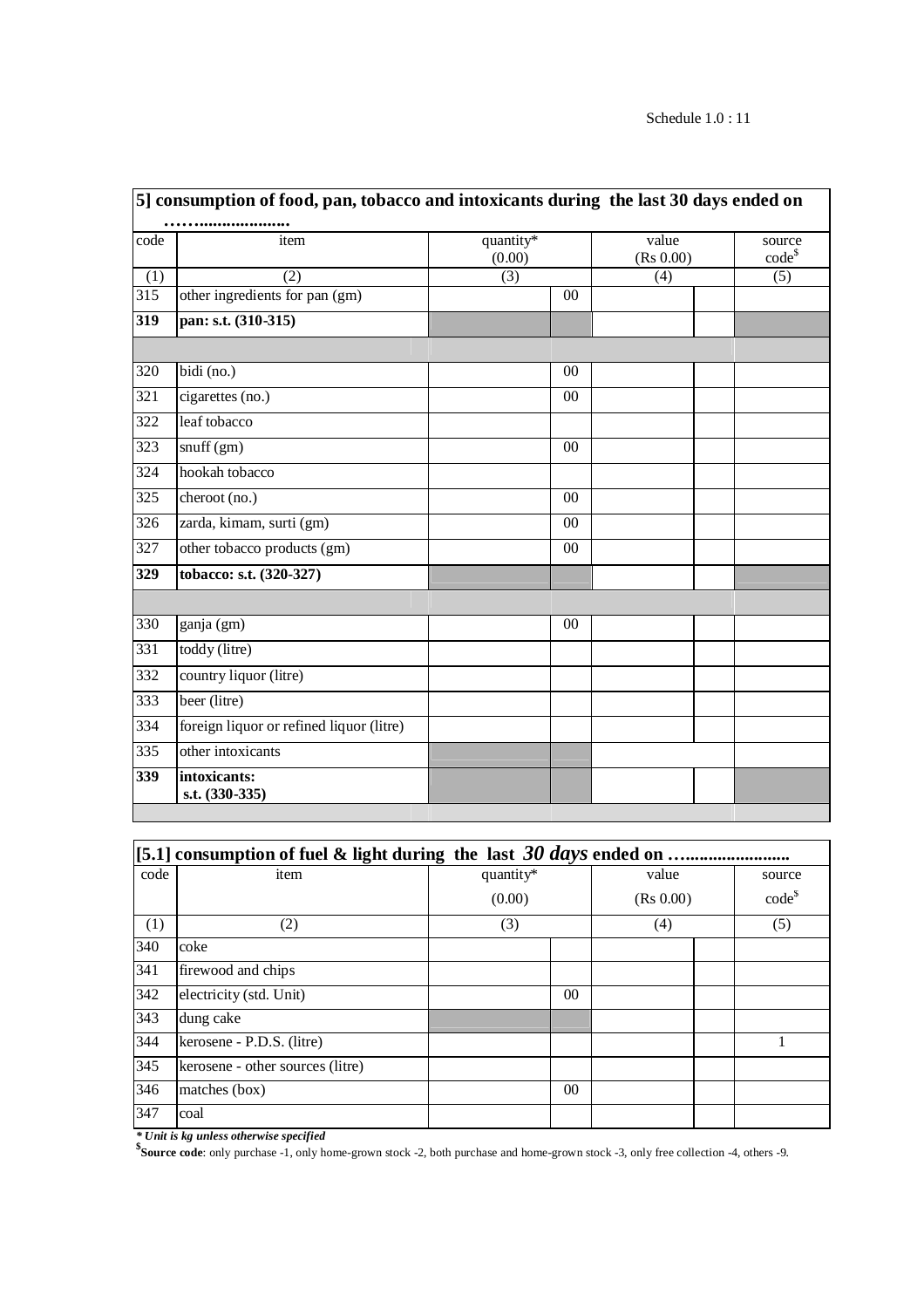| [5.1] consumption of fuel & light during the last $30 \, days$ ended on. |                                  |           |                 |       |  |             |  |  |  |  |  |
|--------------------------------------------------------------------------|----------------------------------|-----------|-----------------|-------|--|-------------|--|--|--|--|--|
| code                                                                     | item                             | quantity* |                 | value |  | source      |  |  |  |  |  |
|                                                                          |                                  | (0.00)    |                 |       |  | $code^{\$}$ |  |  |  |  |  |
| (1)                                                                      | (2)                              | (3)       |                 | (4)   |  | (5)         |  |  |  |  |  |
| 348                                                                      | LPG                              |           |                 |       |  |             |  |  |  |  |  |
| 350                                                                      | charcoal                         |           |                 |       |  |             |  |  |  |  |  |
| 351                                                                      | candle (no.)                     |           | 00 <sup>0</sup> |       |  |             |  |  |  |  |  |
| 352                                                                      | gobar gas                        |           |                 |       |  |             |  |  |  |  |  |
| 353                                                                      | other fuel                       |           |                 |       |  |             |  |  |  |  |  |
| 359                                                                      | fuel and light: s.t. $(340-353)$ |           |                 |       |  |             |  |  |  |  |  |
|                                                                          |                                  |           |                 |       |  |             |  |  |  |  |  |

|                  | [6] consumption of clothing, bedding, etc. during the last 365 days ended on |                    |                    |  |  |  |  |  |  |
|------------------|------------------------------------------------------------------------------|--------------------|--------------------|--|--|--|--|--|--|
| code             | item                                                                         | quantity<br>(0.00) | value<br>(Rs 0.00) |  |  |  |  |  |  |
| (1)              | (2)                                                                          | (3)                | (4)                |  |  |  |  |  |  |
| $\overline{360}$ | dhoti (metre)                                                                |                    |                    |  |  |  |  |  |  |
| $\overline{361}$ | sari (metre)                                                                 |                    |                    |  |  |  |  |  |  |
| 362              | cloth for shirt, pyjama, salwar etc. (metre)                                 |                    |                    |  |  |  |  |  |  |
| $\frac{1}{363}$  | cloth for coat, trousers, overcoat etc. (metre)                              |                    |                    |  |  |  |  |  |  |
| $\overline{364}$ | chaddar, dupatta, shawl etc. (no.)                                           | 0 <sub>0</sub>     |                    |  |  |  |  |  |  |
| 365              | lungi (no.)                                                                  | $00\,$             |                    |  |  |  |  |  |  |
| 366              | gamchha, towel, handkerchief (no.)                                           | 00                 |                    |  |  |  |  |  |  |
| $\overline{367}$ | hosiery articles, stockings, under-garments etc. (no.)                       | 0 <sub>0</sub>     |                    |  |  |  |  |  |  |
| 368              | ready-made garments (no.)                                                    | 00                 |                    |  |  |  |  |  |  |
| 370              | headwear (no.)                                                               | 0 <sup>0</sup>     |                    |  |  |  |  |  |  |
| 371              | knitted garments, sweater, pullover, cardigan,<br>muffler, scarf etc. (no.)  | 00                 |                    |  |  |  |  |  |  |
| 372              | knitting wool, cotton yarn (gm)                                              | 00                 |                    |  |  |  |  |  |  |
| $\overline{373}$ | clothing: others                                                             |                    |                    |  |  |  |  |  |  |
| 374              | clothing: second-hand                                                        |                    |                    |  |  |  |  |  |  |
| 379              | clothing: s.t. (360-374)                                                     |                    |                    |  |  |  |  |  |  |
| 380              | bed sheet, bed cover (no.)                                                   | 00                 |                    |  |  |  |  |  |  |
| 381              | rug, blanket (no.)                                                           | 00                 |                    |  |  |  |  |  |  |
| 382              | pillow, quilt, mattress (no.)                                                | 00                 |                    |  |  |  |  |  |  |
| 383              | cloth for upholstery, curtain, table-cloth etc. (metre)                      |                    |                    |  |  |  |  |  |  |
| 384              | mosquito net (no.)                                                           | 0 <sub>0</sub>     |                    |  |  |  |  |  |  |
| $\overline{385}$ | mats and matting (no.)                                                       | 0 <sub>0</sub>     |                    |  |  |  |  |  |  |
| 386              | $\cot$ (gm)                                                                  | 00                 |                    |  |  |  |  |  |  |
| 387              | bedding: others                                                              |                    |                    |  |  |  |  |  |  |
| 389              | bedding, etc.: s.t. (380-387)                                                |                    |                    |  |  |  |  |  |  |
|                  |                                                                              |                    |                    |  |  |  |  |  |  |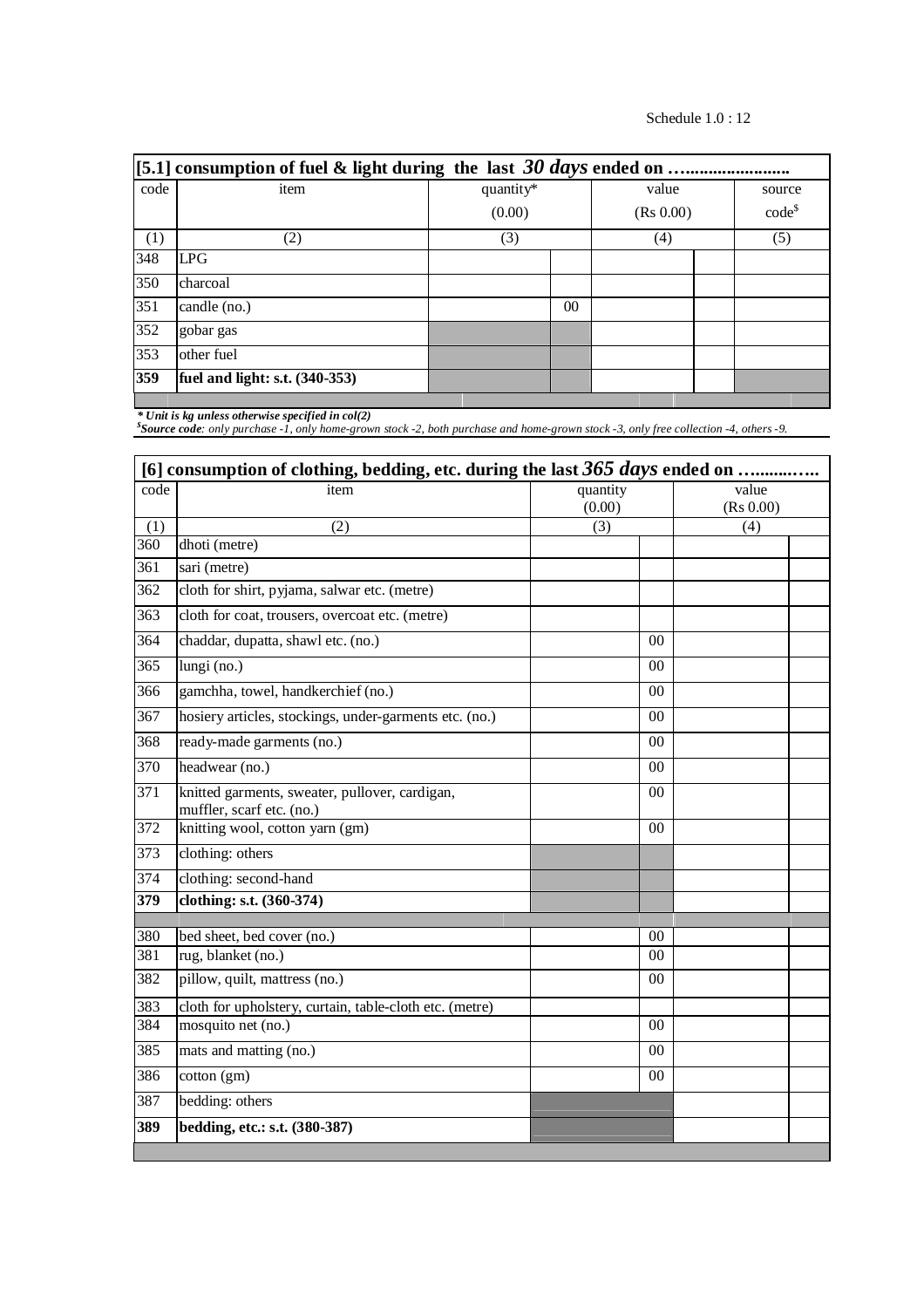| code | item                           | no. of pairs | value<br>( <b>whole no</b> . of Rs ) |  |  |  |  |  |  |
|------|--------------------------------|--------------|--------------------------------------|--|--|--|--|--|--|
| (1)  | (2)                            | (3)          | (4)                                  |  |  |  |  |  |  |
| 390  | leather boots, shoes           |              |                                      |  |  |  |  |  |  |
| 391  | leather sandals, chappals etc. |              |                                      |  |  |  |  |  |  |
| 392  | other leather footwear         |              |                                      |  |  |  |  |  |  |
| 393  | rubber / PVC footwear          |              |                                      |  |  |  |  |  |  |
| 394  | other footwear                 |              |                                      |  |  |  |  |  |  |
| 399  | footwear: s.t. (390-394)       |              |                                      |  |  |  |  |  |  |

# **[8.1] expenditure on education and medical (institutional) goods and services during the last 365 days ended on ….......................**

| $- - -$ ., $\sim$ |                                                   |                 |      |                                                 |                |
|-------------------|---------------------------------------------------|-----------------|------|-------------------------------------------------|----------------|
| code              | item                                              | value           | code | item                                            | value          |
|                   |                                                   | (Rs 0.00)       |      |                                                 | (Rs 0.00)      |
| (1)               | (2)                                               | (3)             | (1)  | (2)                                             | (3)            |
| 400               | books, journals                                   |                 |      | 410 medicine                                    |                |
| 401               | newspapers, periodicals                           |                 |      | $411$  X-ray, ECG, pathological test etc.       | 0 <sup>0</sup> |
| 402               | library charges                                   | 00 <sup>°</sup> |      | 412 doctor's/surgeon's fee                      | 0 <sup>0</sup> |
| 403               | stationery                                        |                 |      | $413$ hospital & nursing home charges           | 0 <sup>0</sup> |
| 404               | tuition and other fees (school,<br>college, etc.) |                 |      | 414 other medical expenses                      |                |
| 405               | private tutor/coaching centre                     | $00\,$          |      | 419 medical - institutional: s.t. (410-<br>414) |                |
| 406               | other educational expenses                        |                 |      |                                                 |                |
| 409               | education: s.t. $(400-406)$                       |                 |      |                                                 |                |
|                   |                                                   |                 |      |                                                 |                |

# **[8.2] expenditure on miscellaneous goods and services including medical (non-institutional), rents and taxes during the last** *30 days* **ended on ….......................**

|      | rend and macs uning the motov ways ended on communismo |                    |      |                                                |                    |  |  |  |  |
|------|--------------------------------------------------------|--------------------|------|------------------------------------------------|--------------------|--|--|--|--|
| code | item                                                   | value<br>(Rs 0.00) | code | item                                           | value<br>(Rs 0.00) |  |  |  |  |
| (1)  | (2)                                                    | (3)                | (1)  | (2)                                            | (3)                |  |  |  |  |
| 420  | medicine                                               |                    |      | 434 goods for recreation and hobbies           |                    |  |  |  |  |
| 421  | X-ray, ECG, pathological test etc.                     | 00 <sup>°</sup>    |      | 435 photography                                |                    |  |  |  |  |
| 422  | doctor's/surgeon's fee                                 | 00 <sup>1</sup>    |      | 436 video cassette / V.C.R. /<br>V.C.P. (hire) | 0 <sup>0</sup>     |  |  |  |  |
| 423  | family planning appliances                             |                    |      | 437 other entertainment                        |                    |  |  |  |  |
| 424  | other medical expenses                                 |                    |      | 439 entertainment : s.t. (430-437)             |                    |  |  |  |  |
| 429  | medical - non-institutional: s.t.<br>$(420-424)$       |                    |      |                                                |                    |  |  |  |  |
|      |                                                        |                    |      | 440 spectacles                                 | 0 <sup>0</sup>     |  |  |  |  |
| 430  | cinema, theatre                                        |                    |      | 441 torch                                      |                    |  |  |  |  |
| 431  | mela, fair, picnic                                     |                    |      | $442$ pen                                      |                    |  |  |  |  |
| 432  | sports goods, toys etc.                                |                    |      | $443$ lock                                     |                    |  |  |  |  |
|      | $433*$ club fees                                       | $00\,$             |      | 444 umbrella, raincoat                         | 0 <sup>0</sup>     |  |  |  |  |

*\*The value of these items may be derived as the amount last paid divided by the number of months for which amount was paid.*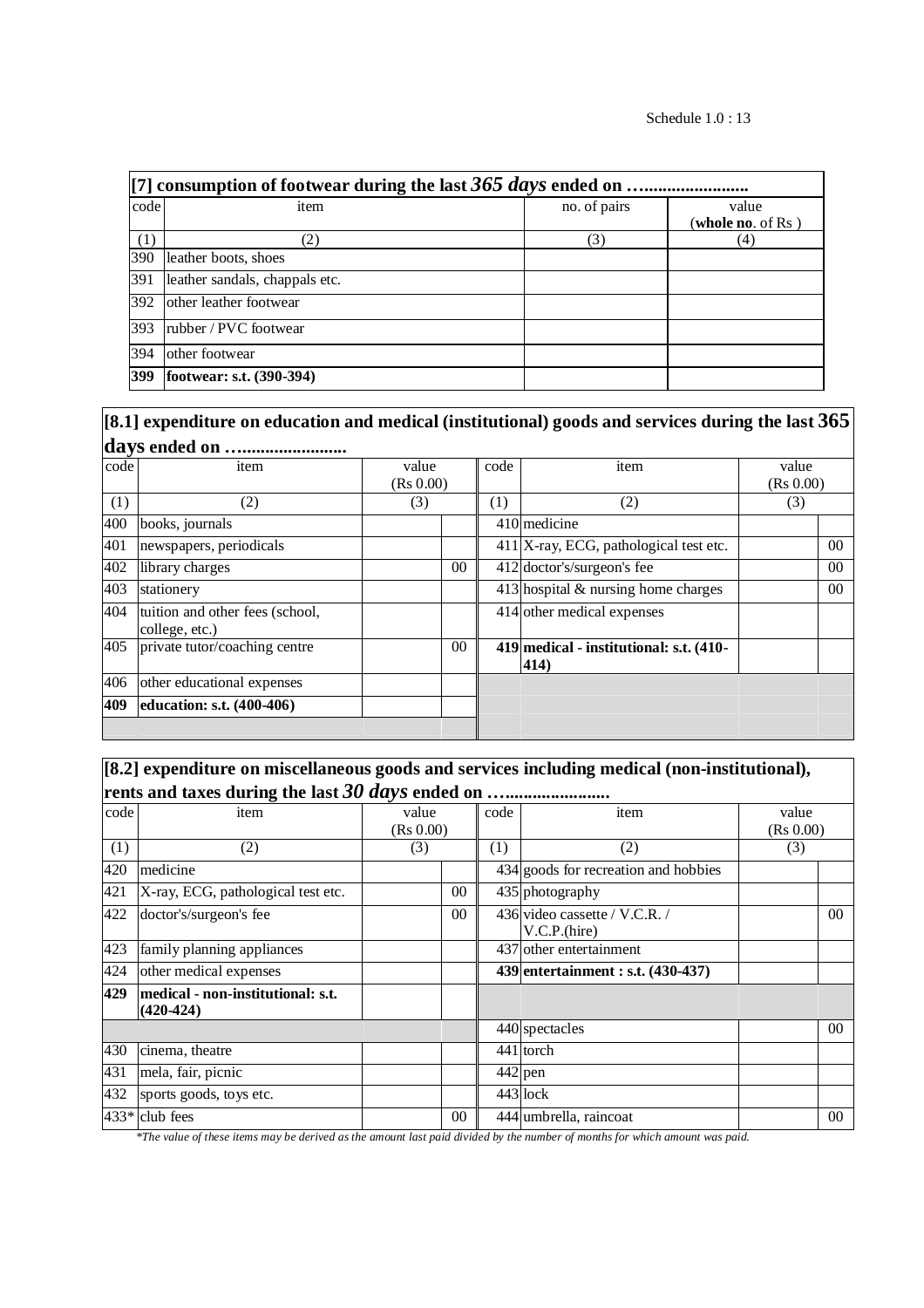|            | [8.2] expenditure on miscellaneous goods and services including medical (non-institutional), |           |        |             |                                                           |           |        |  |  |  |
|------------|----------------------------------------------------------------------------------------------|-----------|--------|-------------|-----------------------------------------------------------|-----------|--------|--|--|--|
|            |                                                                                              |           |        |             |                                                           |           |        |  |  |  |
| code       | item                                                                                         | value     |        | code        | item                                                      | value     |        |  |  |  |
|            | (2)                                                                                          | (Rs 0.00) |        |             | (2)                                                       | (Rs 0.00) |        |  |  |  |
| (1)<br>445 | lighter (bidi/cigarette/gas stove)                                                           | (3)       |        | (1)<br>487  | postage & telegram                                        | (3)       |        |  |  |  |
| 446        | other goods for personal care and                                                            |           |        | $488^\circ$ | telephone charges                                         |           |        |  |  |  |
|            | effects                                                                                      |           |        |             |                                                           |           |        |  |  |  |
| 449        | goods for personal care and<br>effects: s.t. (440-446)                                       |           |        | 490         | repair charges for non-durables                           |           |        |  |  |  |
|            |                                                                                              |           |        | 491         | grinding charges                                          |           |        |  |  |  |
| 450        | toilet soap                                                                                  |           |        | 492         | miscellaneous expenses                                    |           |        |  |  |  |
| 451        | toothbrush, toothpaste etc.                                                                  |           |        | 493         | pet animals (incl. birds, fish)                           |           |        |  |  |  |
| 452        | powder, snow, cream, lotion                                                                  |           |        | 494         | other consumer services excluding<br>conveyance           |           |        |  |  |  |
| 453        | hair oil, shampoo, hair cream                                                                |           |        | 499         | consumer services excluding<br>conveyance: s.t. (480-494) |           |        |  |  |  |
| 454        | comb                                                                                         |           |        |             |                                                           |           |        |  |  |  |
| 455        | shaving blades, shaving stick, razor                                                         |           |        | 500         | airway fare                                               |           | 00     |  |  |  |
| 456        | shaving cream                                                                                |           |        | 501         | railway fare                                              |           | 00     |  |  |  |
| 457        | sanitary napkins                                                                             |           |        | 502         | bus/tram fare                                             |           |        |  |  |  |
| 458        | other toilet articles                                                                        |           |        | 503         | taxi, auto-rickshaw fare                                  |           |        |  |  |  |
| 459        | toilet articles: s.t. (450-458)                                                              |           |        | 504         | steamer, boat fare                                        |           |        |  |  |  |
|            |                                                                                              |           |        | 505         | rickshaw (hand drawn &                                    |           |        |  |  |  |
| 460        | electric bulb, tubelight                                                                     |           |        |             | cycle) fare                                               |           |        |  |  |  |
| 461        | electric batteries                                                                           |           |        | 506         | horse cart fare                                           |           |        |  |  |  |
| 462        | other non-durable electric goods                                                             |           |        | 507         | porter charges                                            |           |        |  |  |  |
| 463        | earthenware                                                                                  |           |        | 508         | petrol                                                    |           |        |  |  |  |
| 464        | glassware                                                                                    |           |        | 510         | diesel                                                    |           |        |  |  |  |
| 465        | bucket, water bottle/feeding bottle<br>& other plastic goods                                 |           |        | 511         | lubricating oil                                           |           |        |  |  |  |
| 466        | coir, rope etc.                                                                              |           |        | 512         | school bus/van                                            |           |        |  |  |  |
| 467        | washing soap/soda                                                                            |           |        | 513         | other hired conveyance                                    |           |        |  |  |  |
| 468        | other washing requisites                                                                     |           |        | 519         | conveyance : s.t. (500-513)                               |           |        |  |  |  |
| 470        | agarbati                                                                                     |           |        |             |                                                           |           |        |  |  |  |
| 471        | flower(fresh) : all purposes                                                                 |           |        |             | $520*$ house rent, garage rent (actual)                   |           | $00\,$ |  |  |  |
| 472        | insecticide, acid etc.                                                                       |           |        | 521*        | residential land rent                                     |           | $00\,$ |  |  |  |
| 473        | other petty articles                                                                         |           |        | 522         | consumer rent (other goods)                               |           |        |  |  |  |
| 479        | sundry articles: s.t. (460-473)                                                              |           |        | 529         | rent: s.t. (520-522)                                      |           |        |  |  |  |
|            |                                                                                              |           |        |             |                                                           |           |        |  |  |  |
| 480        | domestic servant/cook                                                                        |           | $00\,$ | 539         | house rent, garage rent<br>(imputed-urban only)           |           | $00\,$ |  |  |  |
| 481        | sweeper                                                                                      |           | $00\,$ |             |                                                           |           |        |  |  |  |
| 482        | barber, beautician etc.                                                                      |           |        | 540*        | water charges                                             |           |        |  |  |  |
| 483        | washerman, laundry, ironing                                                                  |           |        | 541*        | other consumer taxes & cesses                             |           |        |  |  |  |
| 484        | tailor                                                                                       |           | $00\,$ | 549         | consumer taxes and cesses s.t.<br>$(540-541)$             |           |        |  |  |  |
| 485        | priest                                                                                       |           |        |             |                                                           |           |        |  |  |  |
| 486        | legal expenses                                                                               |           | $00\,$ |             |                                                           |           |        |  |  |  |

*@ For domestic telephone charges, bill last paid will be divided by the number of months to which the bill relates, so as to get a "monthly" figure.*

*\* The value of these items may be derived as the amount last paid divided by the number of months for which amount was paid.*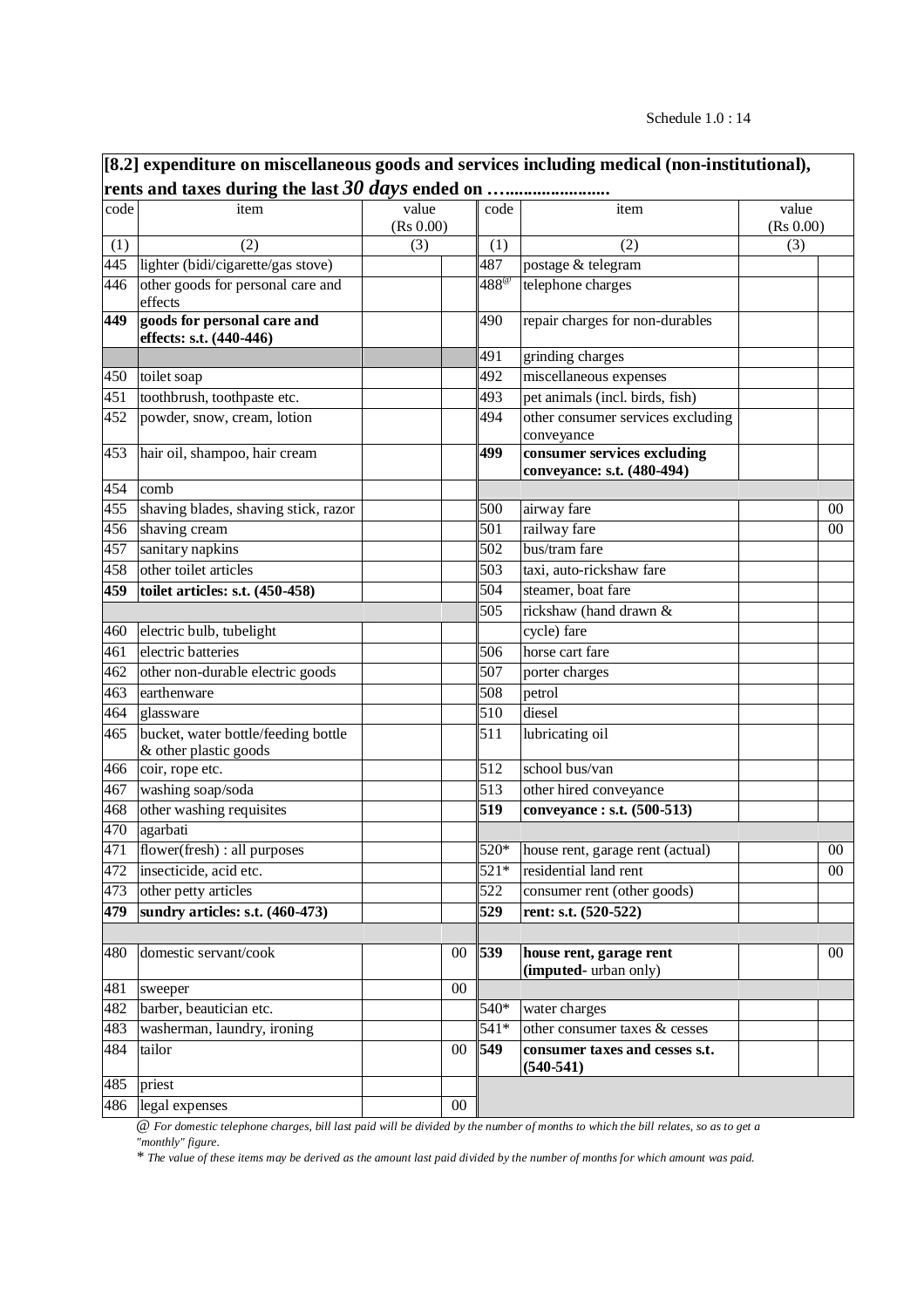|     | [9] expenditure for purchase and construction (including repair and maintenance) of durable |        |       |                     |       |               |       |             |                 |  |
|-----|---------------------------------------------------------------------------------------------|--------|-------|---------------------|-------|---------------|-------|-------------|-----------------|--|
|     | goods for domestic use during the last 365 days ended on                                    |        |       |                     |       |               |       |             |                 |  |
|     | item                                                                                        | no. in |       | first-hand purchase |       | cost of raw   |       | second-hand | total           |  |
|     |                                                                                             | use    | no.   | whether             |       | materials and |       | purchase    | expenditure     |  |
|     |                                                                                             | on the | pur-  | hire                |       | services for  | no.   |             | (Rs)            |  |
|     |                                                                                             | date   | chas- | purch-              | value | construction  | pur-  | value       | $[(6)+(7)+(9)]$ |  |
| co- | description                                                                                 | of     | ed    | ased                | (Rs)  | and repair    | chas- | (Rs)        |                 |  |
| de  |                                                                                             | sur-   |       | $(yes-1,$           |       | (Rs)          | ed    |             |                 |  |
|     |                                                                                             | vey    |       | $no-2)$             |       |               |       |             |                 |  |
| (1) | (2)                                                                                         | (3)    | (4)   | (5)                 | (6)   | (7)           | (8)   | (9)         | (10)            |  |
| 550 | bedstead                                                                                    |        |       |                     |       |               |       |             |                 |  |
| 551 | almirah, dressing table                                                                     |        |       |                     |       |               |       |             |                 |  |
| 552 | chair, stool, bench, table                                                                  |        |       |                     |       |               |       |             |                 |  |
| 553 | suitcase, trunk, box, handbag<br>and other travel goods                                     |        |       |                     |       |               |       |             |                 |  |
| 554 | foam, rubber cushion<br>(dunlopillo type)                                                   |        |       |                     |       |               |       |             |                 |  |
| 555 | carpet, daree & other floor<br>mattings                                                     |        |       |                     |       |               |       |             |                 |  |
|     | 556 paintings, drawings,<br>engravings etc.                                                 |        |       |                     |       |               |       |             |                 |  |
| 557 | other furniture & fixtures<br>(couch, sofa etc.)                                            |        |       |                     |       |               |       |             |                 |  |
| 559 | furniture & fixtures: s.t.<br>$(550 - 557)$                                                 |        |       |                     |       |               |       |             |                 |  |
|     |                                                                                             |        |       |                     |       |               |       |             |                 |  |
| 560 | gramophone & record player                                                                  |        |       |                     |       |               |       |             |                 |  |
| 561 | radio                                                                                       |        |       |                     |       |               |       |             |                 |  |
| 562 | television                                                                                  |        |       |                     |       |               |       |             |                 |  |
| 563 | <b>VCR/VCP</b>                                                                              |        |       |                     |       |               |       |             |                 |  |
|     | 564 camera & photographic<br>equipment                                                      |        |       |                     |       |               |       |             |                 |  |
| 565 | tape recorder, CD player                                                                    |        |       |                     |       |               |       |             |                 |  |
| 566 | gramophone record,<br>audio/video cassette                                                  |        |       |                     |       |               |       |             |                 |  |
| 567 | musical instruments                                                                         |        |       |                     |       |               |       |             |                 |  |
| 568 | other goods for recreation                                                                  |        |       |                     |       |               |       |             |                 |  |
| 569 | goods for recreation:<br>s.t.(560-568)                                                      |        |       |                     |       |               |       |             |                 |  |
|     |                                                                                             |        |       |                     |       |               |       |             |                 |  |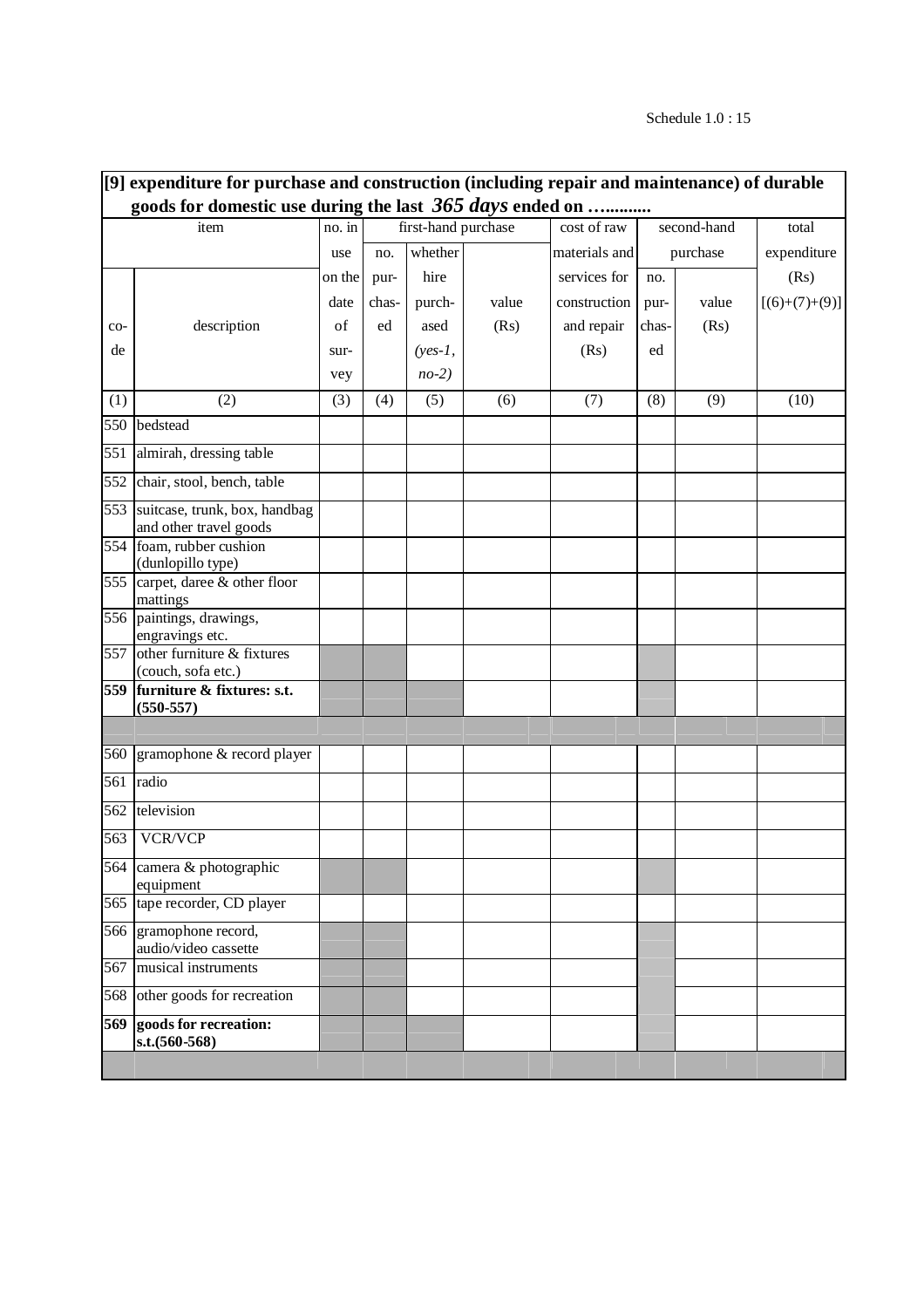# Schedule 1.0 : 16

| [9] expenditure for purchase and construction (including repair and maintenance) of durable |                                                                                |        |       |                     |       |               |             |          |                 |
|---------------------------------------------------------------------------------------------|--------------------------------------------------------------------------------|--------|-------|---------------------|-------|---------------|-------------|----------|-----------------|
|                                                                                             | goods for domestic use during the last 365 days ended on                       |        |       |                     |       |               |             |          |                 |
| item                                                                                        |                                                                                | no. in |       | first-hand purchase |       | cost of raw   | second-hand |          | total           |
|                                                                                             |                                                                                | use    | no.   | whether             |       | materials and |             | purchase | expenditure     |
|                                                                                             |                                                                                | on the | pur-  | hire                |       | services for  | no.         |          | (Rs)            |
|                                                                                             |                                                                                | date   | chas- | purch-              | value | construction  | pur-        | value    | $[(6)+(7)+(9)]$ |
| co-                                                                                         | description                                                                    | of     | ed    | ased                | (Rs)  | and repair    | cha-        | (Rs)     |                 |
| de                                                                                          |                                                                                | sur-   |       | $(yes-1,$           |       | (Rs)          | sed         |          |                 |
|                                                                                             |                                                                                | vey    |       | $no-2)$             |       |               |             |          |                 |
| (1)                                                                                         | (2)                                                                            | (3)    | (4)   | (5)                 | (6)   | (7)           | (8)         | (9)      | (10)            |
| 570                                                                                         | gold ornaments                                                                 |        |       |                     |       |               |             |          |                 |
| 571                                                                                         | silver ornaments                                                               |        |       |                     |       |               |             |          |                 |
| 572                                                                                         | jewels, pearls                                                                 |        |       |                     |       |               |             |          |                 |
| 573                                                                                         | other ornaments                                                                |        |       |                     |       |               |             |          |                 |
| 579                                                                                         | jewellery and ornaments:<br>s.t. (570-573)                                     |        |       |                     |       |               |             |          |                 |
|                                                                                             |                                                                                |        |       |                     |       |               |             |          |                 |
| 580                                                                                         | stainless steel utensils                                                       |        |       |                     |       |               |             |          |                 |
| 581                                                                                         | other metal utensils                                                           |        |       |                     |       |               |             |          |                 |
| 582                                                                                         | casseroles, thermos,                                                           |        |       |                     |       |               |             |          |                 |
|                                                                                             | thermoware<br>583 other crockery & utensils                                    |        |       |                     |       |               |             |          |                 |
| 589                                                                                         | crockery & utensils: s.t.                                                      |        |       |                     |       |               |             |          |                 |
|                                                                                             | $(580 - 583)$                                                                  |        |       |                     |       |               |             |          |                 |
| 590                                                                                         | electric fan                                                                   |        |       |                     |       |               |             |          |                 |
| 591                                                                                         | air conditioner, air cooler                                                    |        |       |                     |       |               |             |          |                 |
| 592                                                                                         | lantern, lamp, electric                                                        |        |       |                     |       |               |             |          |                 |
|                                                                                             | lampshade                                                                      |        |       |                     |       |               |             |          |                 |
|                                                                                             | 593 sewing machine                                                             |        |       |                     |       |               |             |          |                 |
|                                                                                             | 594 washing machine                                                            |        |       |                     |       |               |             |          |                 |
| 595                                                                                         | stove                                                                          |        |       |                     |       |               |             |          |                 |
|                                                                                             | 596 pressure cooker/pressure pan                                               |        |       |                     |       |               |             |          |                 |
| 597                                                                                         | refrigerator                                                                   |        |       |                     |       |               |             |          |                 |
| 598                                                                                         | electric iron, heater, toaster,<br>oven & other electric heating<br>appliances |        |       |                     |       |               |             |          |                 |
| 600                                                                                         | other cooking/household<br>appliances                                          |        |       |                     |       |               |             |          |                 |
| 609                                                                                         | cooking and household<br>appliances: s.t. (590-600)                            |        |       |                     |       |               |             |          |                 |
|                                                                                             |                                                                                |        |       |                     |       |               |             |          |                 |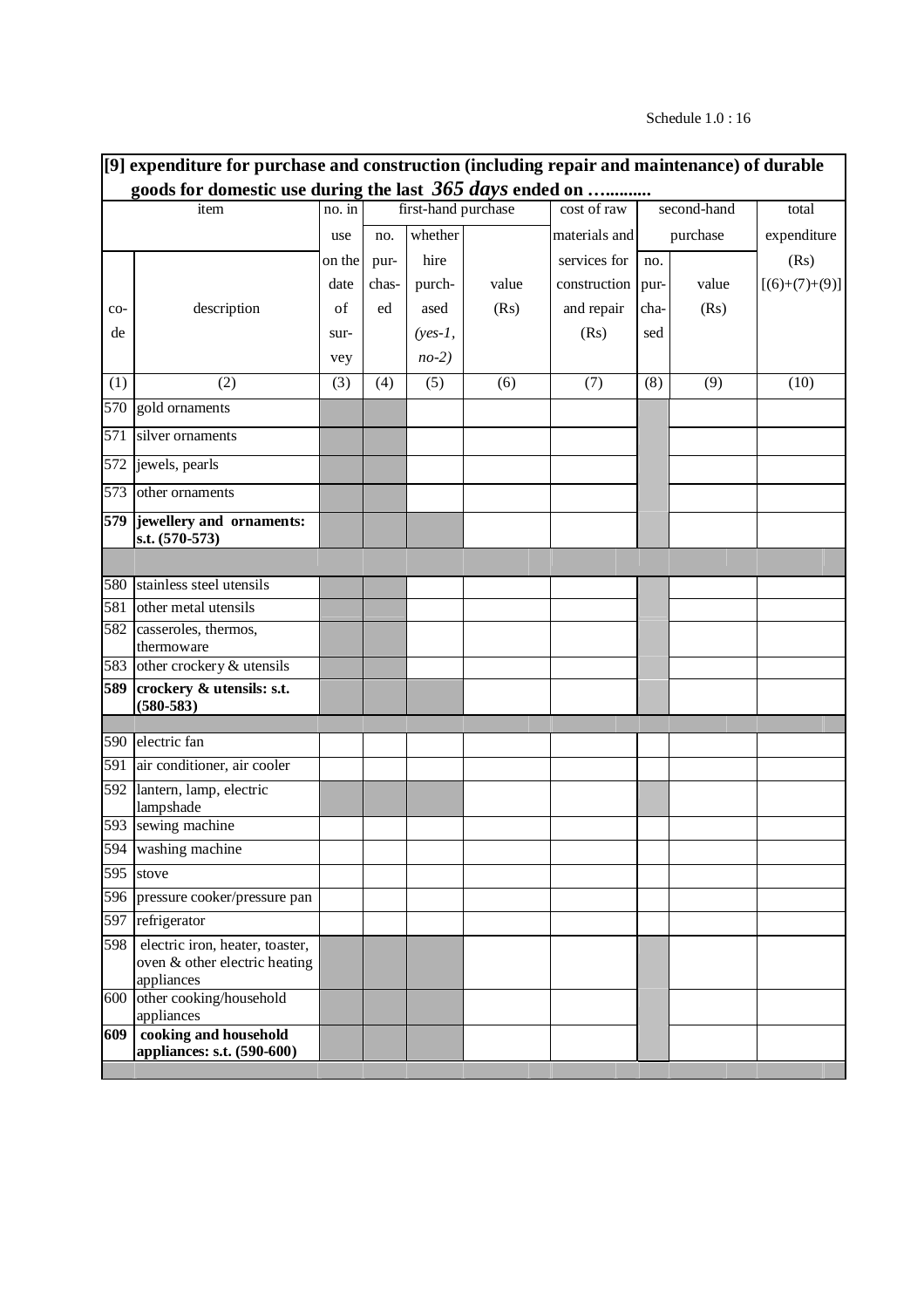# Schedule 1.0 : 17

| [9] expenditure for purchase and construction (including repair and maintenance) of durable |                                                                            |        |       |                     |       |               |             |          |                 |
|---------------------------------------------------------------------------------------------|----------------------------------------------------------------------------|--------|-------|---------------------|-------|---------------|-------------|----------|-----------------|
|                                                                                             | goods for domestic use during the last 365 days ended on                   |        |       |                     |       |               |             |          |                 |
| item                                                                                        |                                                                            | no. in |       | first-hand purchase |       | cost of raw   | second-hand |          | total           |
|                                                                                             |                                                                            | use    | no.   | whether             |       | materials and |             | purchase | expenditure     |
|                                                                                             |                                                                            | on the | pur-  | hire                |       | services for  | no.         |          | (Rs)            |
|                                                                                             |                                                                            | date   | chas- | purch-              | value | construction  | pur-        | value    | $[(6)+(7)+(9)]$ |
| co-                                                                                         | description                                                                | of     | ed    | ased                | (Rs)  | and repair    | cha-        | (Rs)     |                 |
| de                                                                                          |                                                                            | sur-   |       | $(yes-1,$           |       | (Rs)          | sed         |          |                 |
|                                                                                             |                                                                            | vey    |       | $no-2)$             |       |               |             |          |                 |
| (1)                                                                                         | (2)                                                                        | (3)    | (4)   | (5)                 | (6)   | (7)           | (8)         | (9)      | (10)            |
| 610                                                                                         | bicycle                                                                    |        |       |                     |       |               |             |          |                 |
| 611                                                                                         | motor cycle, scooter                                                       |        |       |                     |       |               |             |          |                 |
| 612                                                                                         | motor car, jeep                                                            |        |       |                     |       |               |             |          |                 |
| 613                                                                                         | tyres & tubes                                                              |        |       |                     |       |               |             |          |                 |
| 614                                                                                         | other transport equipment                                                  |        |       |                     |       |               |             |          |                 |
| 619                                                                                         | personal transport<br>equipment: s.t. (610-614)                            |        |       |                     |       |               |             |          |                 |
|                                                                                             |                                                                            |        |       |                     |       |               |             |          |                 |
|                                                                                             | 620 glass eyes, hearing aids $\&$                                          |        |       |                     |       |               |             |          |                 |
| 621                                                                                         | orthopaedic equipment<br>other medical equipment                           |        |       |                     |       |               |             |          |                 |
| 629                                                                                         | therapeutic appliances : s.t.                                              |        |       |                     |       |               |             |          |                 |
|                                                                                             | $(620-621)$                                                                |        |       |                     |       |               |             |          |                 |
| 630                                                                                         | clock, watch                                                               |        |       |                     |       |               |             |          |                 |
| 631                                                                                         | other machines for household<br>work                                       |        |       |                     |       |               |             |          |                 |
|                                                                                             | 632 any other personal goods                                               |        |       |                     |       |               |             |          |                 |
| 639                                                                                         | other personal goods: s.t.<br>$(630 - 632)$                                |        |       |                     |       |               |             |          |                 |
|                                                                                             | 640 bathroom and sanitary                                                  |        |       |                     |       |               |             |          |                 |
|                                                                                             | equipment                                                                  |        |       |                     |       |               |             |          |                 |
| 641                                                                                         | plugs, switches & other<br>electrical fittings                             |        |       |                     |       |               |             |          |                 |
| 642                                                                                         | residential building & land<br>(cost of repairs only)                      |        |       |                     |       |               |             |          |                 |
| 643                                                                                         | other durables                                                             |        |       |                     |       |               |             |          |                 |
|                                                                                             | 649 residential building, land<br>and other durables : s.t.<br>$(640-643)$ |        |       |                     |       |               |             |          |                 |
|                                                                                             |                                                                            |        |       |                     |       |               |             |          |                 |
|                                                                                             | 659 durable goods : total<br>$(559+569+579+589+609+$<br>$619+629+639+649$  |        |       |                     |       |               |             |          |                 |